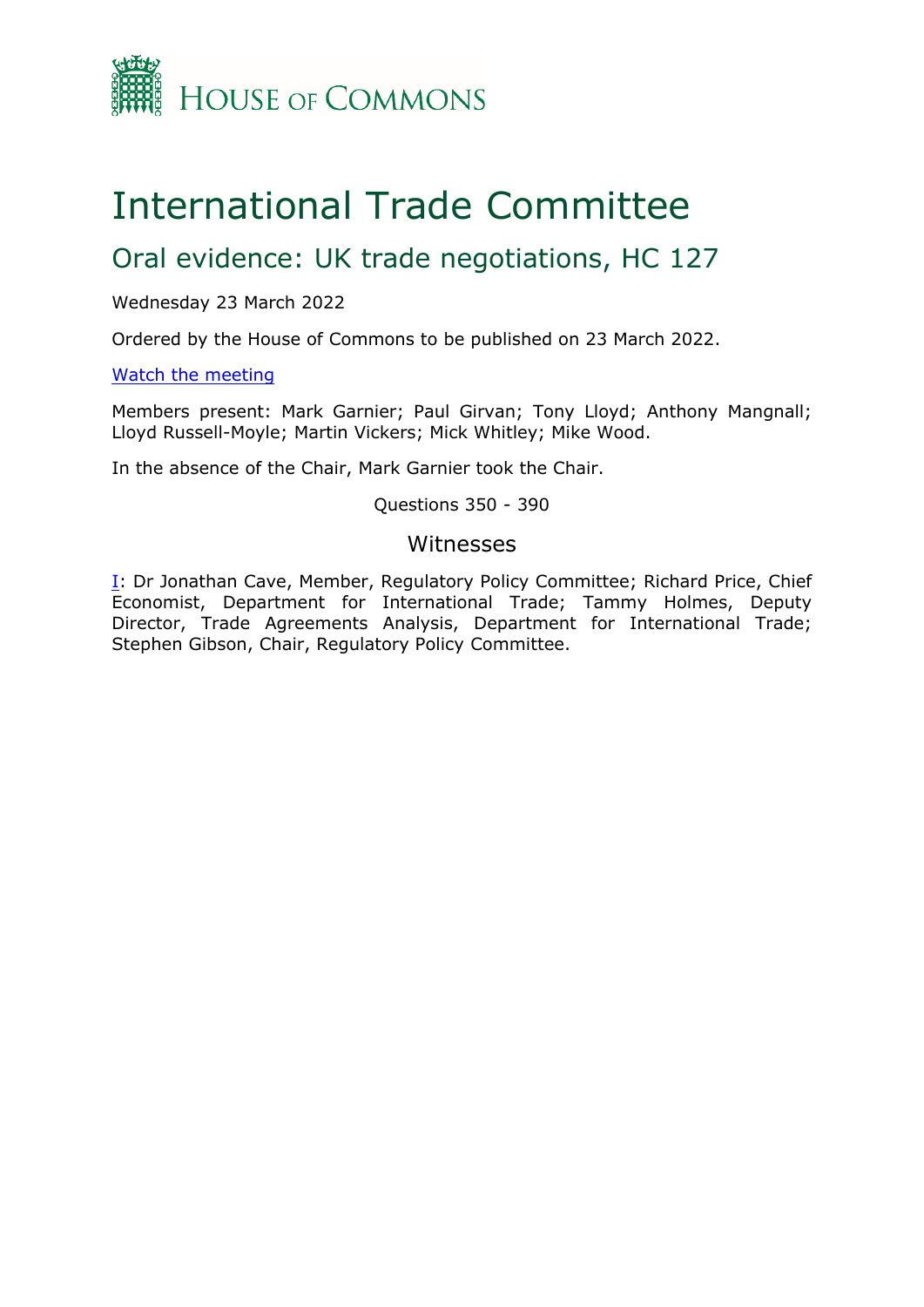

## <span id="page-1-0"></span>Examination of witnesses

Dr Jonathan Cave, Richard Price, Tammy Holmes and Stephen Gibson.

Q350 **Chair:** A very good morning to everybody at this International Trade Committee meeting. We are looking at economic modelling on trade deals. We have with us a very distinguished panel. Perhaps I could ask you to give your name, rank and serial number.

*Richard Price:* I am Richard Price. I am the director for analysis at the Department for International Trade.

*Tammy Holmes:* I am deputy director for trade agreements analysis. My team deliver the impact assessments that we are looking at today.

*Stephen Gibson:* I am Stephen Gibson. I am the chair of the Regulatory Policy Committee. We have reviewed the impact assessments that the Department has produced.

*Dr Cave:* My name is Jonathan Cave. I am a member of the economics department at Warwick University and economist member of the RPC.

Q351 **Chair:** Richard, what are the Government's impact assessments and how do they work?

*Richard Price:* Chair, first of all, could I thank you all for the opportunity to be here to provide evidence on our impact assessments from our free trade agreements with Australia and New Zealand? Before talking about the impact assessments specifically, would it be helpful if I described a little bit of the process that leads up to it, just to give you some context?

**Chair:** That would be really helpful, yes.

*Richard Price:* Prior to negotiations, as you know, we produce modelling of a possible agreement to help give a sense of the size and the pattern of potential benefits for the UK and for our trading partner. That helps to inform our priorities and our overall approach to the negotiation. We publish that as a scoping assessment that we submit to you and make public, so that there can be a proper debate and people have insights into the potential impacts of the negotiation.

During the negotiations themselves, my team of analysts works very closely with the negotiating teams and the chief negotiators to get a sense, on the basis of that analysis, of where value potentially lies in the negotiation, to support decisions and to help them to understand potential trade-offs as they negotiate. That really draws on support from right across Government, because a lot of the sectoral expertise that we draw on resides in outlying Departments.

Towards the end of the negotiations, we look at what has been agreed and try to assess the impact of that on barriers to trade and, consequently, on the economy. We then turn it into impact assessments, which is what we are here to discuss today.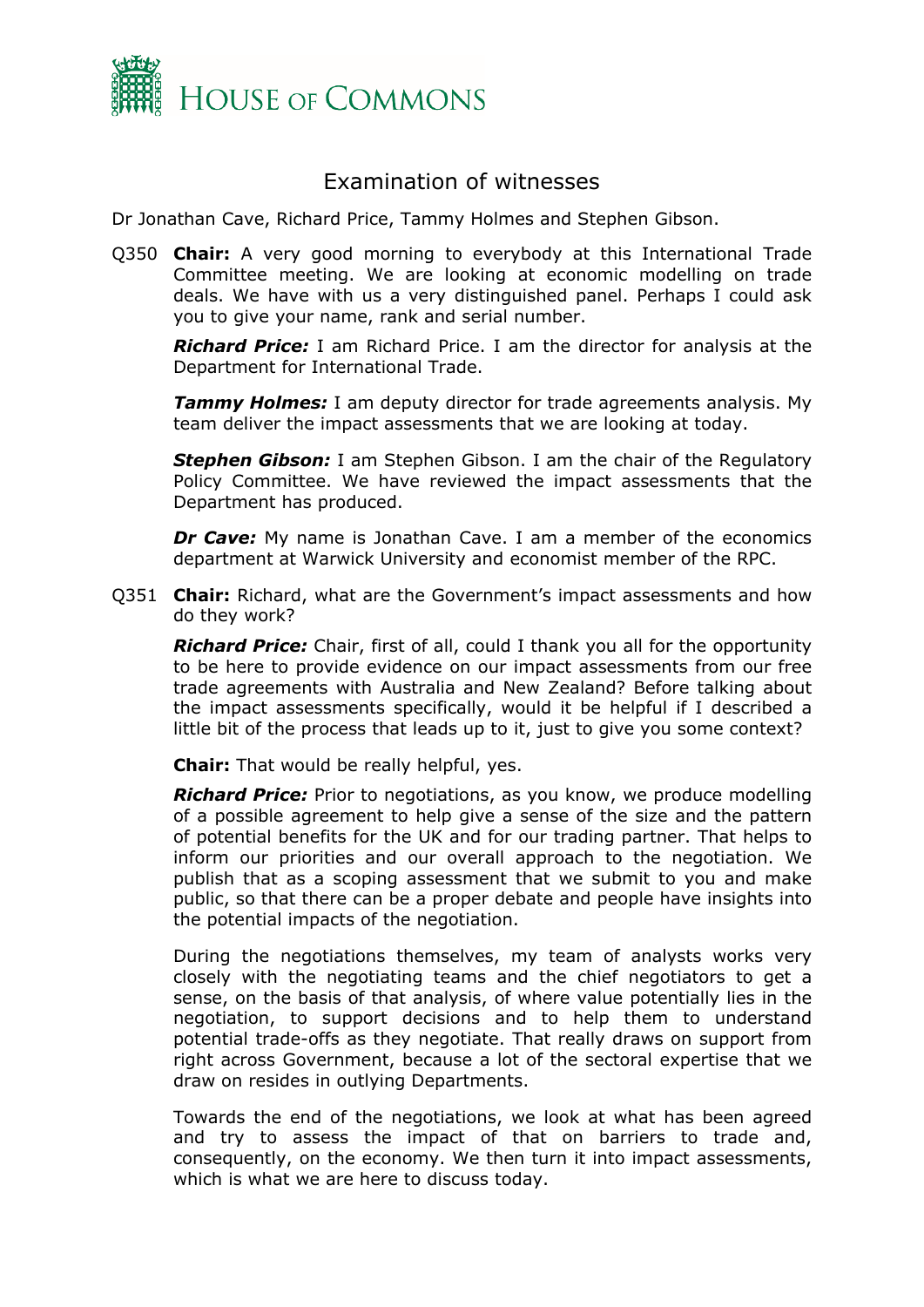

Finally, as set out in the impact assessments, the Department will, for the future, be conducting monitoring and evaluation so that we have a real understanding of whether what we have assessed in our impact assessment turns out to be correct and, if not, whether there are things that we can do about it through policy.

To come to the impact assessments themselves, their purpose is to make sure that Parliament and the public have a clear set of analysis on the potential impacts of what we have negotiated on the economy, and that analysis is used to inform Ministers and Government more widely on the potential impacts of a deal.

There are a few really important things to say about what they are and what they are not. They assess the incremental impact of the agreement itself. They are not looking at lots of other policy changes or things that might be changing in the global economy. They are trying to separate out, as is normal for impact assessments from Government Departments, just what the agreement itself is achieving.

**Chair:** All other things have to remain the same

*Richard Price:* Broadly speaking, yes, that is right. They assess the gains in the long term, because the thing about free trade agreements, as you will know, is that they affect large parts of the economy in all kinds of ways and it takes time for businesses and regulations and so on to adjust. We look at the effects over the long term, which we normally interpret as around 15 years' time.

Of course, lots of other things will be changing in the economy over that period, so this is not a forecast of what will happen; it is an attempt to assess the specific impact of the FTA. It gives a broad order of magnitude and direction rather than a series of really very precise estimates, and we try to reflect those sources of uncertainty in the impact assessment.

Our approach to assessing the main economic impacts of the agreements focuses on our main global economic model. It is something called a computable general equilibrium model, CGE; that might come up a few times in this discussion.

**Chair:** It is going to come up in the next question.

*Richard Price:* I will not go into detail on that, because I am sure you will have questions about it. Essentially, for the agreement that we have negotiated, it gives us a sense of what is happening to the economy overall and what is happening sector by sector. From that, we interpret what is likely to happen across the regions and nations of the UK.

We also look, in the impact assessment, at a range of other analysis, including things like the environment and social impacts, and impacts on different parts of the labour market.

Q352 **Chair:** We have a lot of questions going into a lot of these details,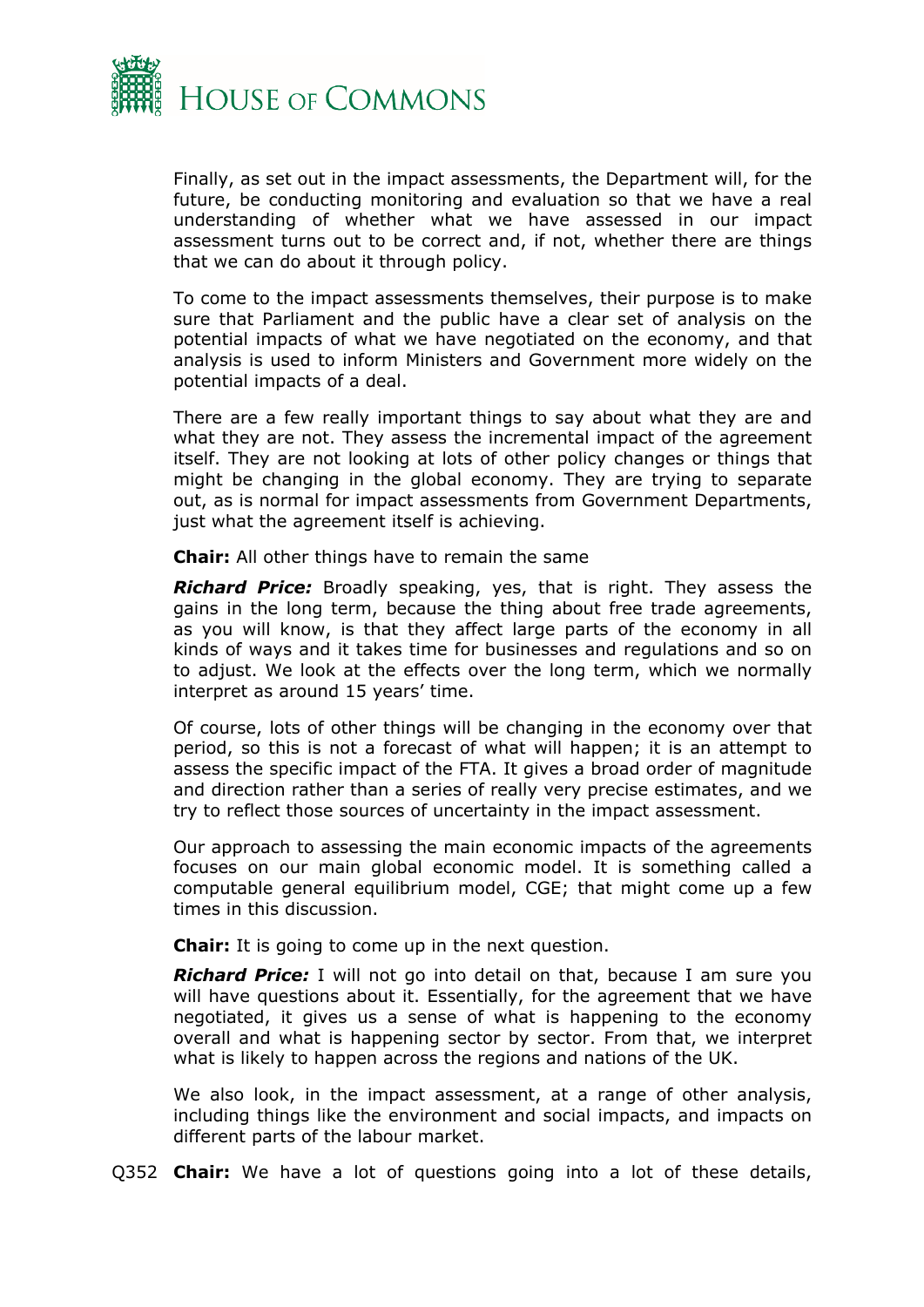

including the regional distribution, but I just wanted to come back to something you said a bit earlier. You start off by looking at what the opportunity is. For example, if you are looking at an economy that is largely agricultural, such as Australia, which has a lot of agriculture, you will look at it from that point of view. You will come up with an assessment of where the opportunity lies and then there will be the outcome. You have the objective and then the outcomes.

Do you mark the Department's homework in terms of looking to see that it has maximised the opportunity that is presented by a specific trade deal? If you sit there as an economist and say, "We can do really well out of x, y, z", and the assessment comes out saying it is going to be a 0.5% increase in GDP, and when they come to the actual one, it is only a 0.1% increase in GDP, do you then turn around and say that your negotiators have failed in their duty to maximise the opportunity of global Britain?

*Richard Price:* No, we are not doing that. What we are doing is working closely with the negotiators through the process to help them understand at a fairly sectoral level where the likely opportunities and trade-offs are, so it helps them to fine-tune the prioritisation within the negotiation. That also informs the mandate that we start with. We also then support them in interpreting what is going on within those sectors, looking at individual tariff lines and assessing non-tariff barriers and so on, so trying to work out specifically how you realise that potential gain by, essentially, agreeing lines of text in a negotiation, which is what it really comes down to.

Q353 **Chair:** If I may tell you what is behind my question, one of the problems that we find on this Committee in terms of analysing trade deals is that it is quite difficult to know what, ultimately, the UK's negotiating objectives are in terms of our commercial relationship with the rest of the world. That is your starting point. When it comes to an individual trade deal, it is then quite difficult to be able to work out how that trade deal has done against the global objectives and then, when it comes to the more micro level, whether we have done a good deal on those global objectives and on the objectives of a specific country. What we are trying to find at every point is how we can scrutinise the work of DIT in a methodical way, because everything is very different in each trade deal and we are trying to find continuity between one and the other.

**Tammy Holmes:** I was going to add something, but I am not sure it gives you a full answer to what you are trying to achieve there. It is just to note that, when we publish the scoping assessment, which is the analysis we do at the launch of the negotiations, that is based on some broad, more or less hypothetical scenarios of what a deep or a shallower agreement might achieve. It does not set out, in any specific provision, what we would hope to negotiate. In that sense, to back up Richard's point, that is not really what we are trying to achieve at that point. We are trying to give a sense of scale. It does not allow you to trace across the two.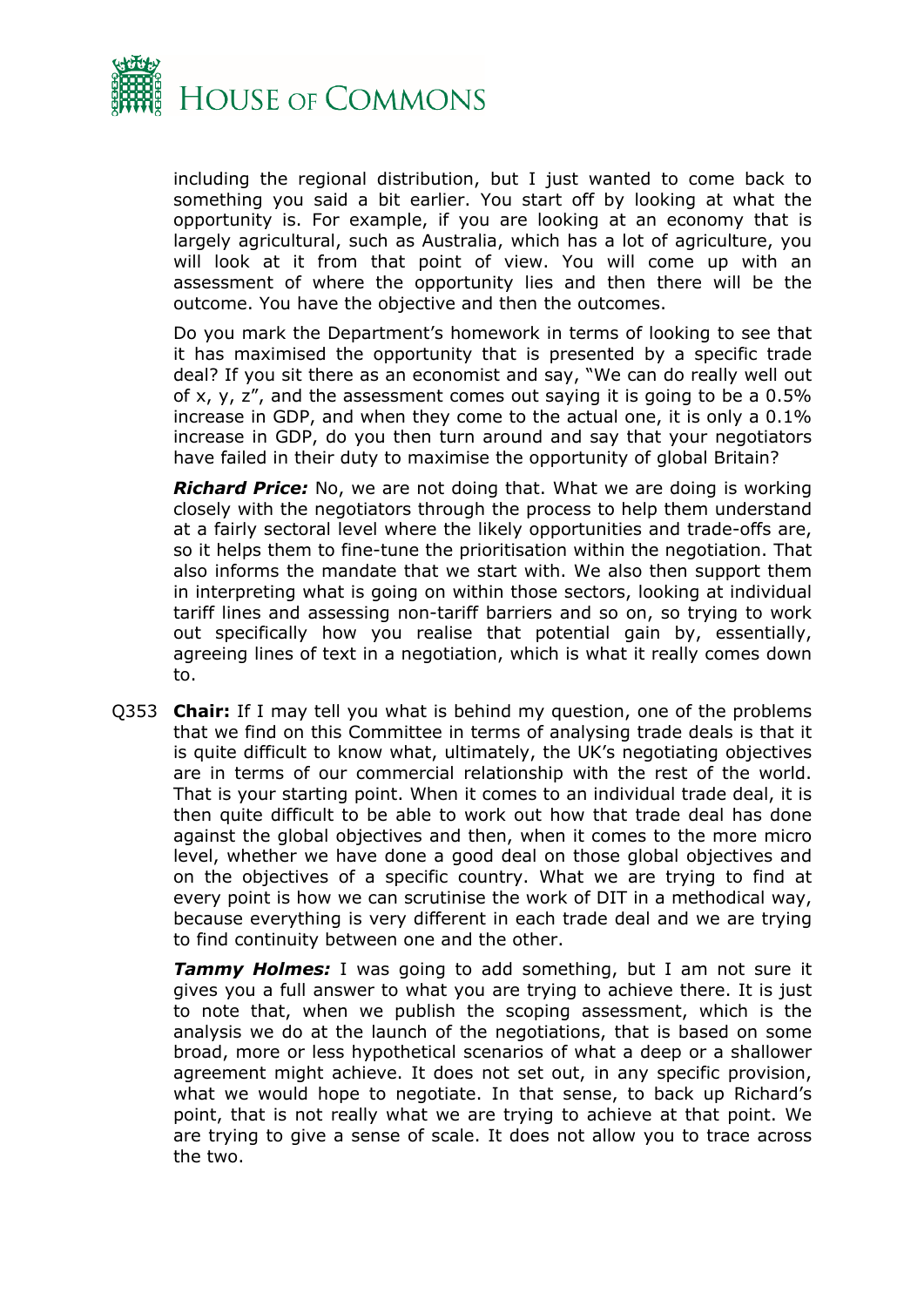

The other thing that I would say—and perhaps we will come on to this later—is that we will be conducting monitoring and evaluation once the agreement is in place in order to try to understand the extent to which those benefits are delivered.

Q354 **Tony Lloyd:** In terms of your initial assessment, one of the things that you are looking at is where the opportunities are for the UK to enhance its trade, but there is also an impact in terms of trade in the other direction. One of the critiques of the Australia agreement, for example, is that it may be detrimental to UK agriculture. Is that something that you model, so that Ministers have a full range of options when they begin the negotiating process?

*Richard Price:* Absolutely. The model looks at the effect of both imports and exports, and the likely effects of the changes in trade barriers on both sides—both non-tariff barriers and tariffs. It is important to emphasise that the way we approach it in the model is that both exports and imports make a positive difference to the UK economy, in the sense that, as you export, you are steadily creating better jobs and raising additional income and opportunities for UK businesses. Imports also have significant benefits for consumers. They give UK businesses access to imports that improve their own competitiveness, which means that they perform better in exports. We look at that overall. The scoping assessment allows us to identify risks and issues across the whole economy, which means that we can then do deeper dives into individual sectors as we go. Yes, we do that.

Q355 **Anthony Mangnall:** Sticking with you, Richard, how accurate do you think you are?

*Richard Price:* In terms of broad orders of magnitude, relativities across sectors of the economy and the trade flows in both directions, we do a reasonably good job in that they certainly indicate the likely outcome. In a sense, we are as good as the inputs that we put into the model, and Tammy might want to say a bit about what those are. I know we are coming on to the CGE later. We know what the tariffs are. We have a pretty good assessment of what the non-tariff barriers are, economy by economy.

The modelling that we do is as good as any modelling that is done around the world. When we set up the Department, we had long conversations with other existing trade Ministries to see how they went about this. We talked with our colleagues in the US system, in Korea, in DG TRADE and in Canada—a whole bunch of countries that we think do this pretty well. We have learned from that and have gone further in terms of developing the better technology of the modelling that I have been talking about. There is also lots of off-model analysis that we have to do to understand what is really driving performance in the sectors.

Q356 **Anthony Mangnall:** That slightly answers my next question, which is how you think you compare to other countries and what they are doing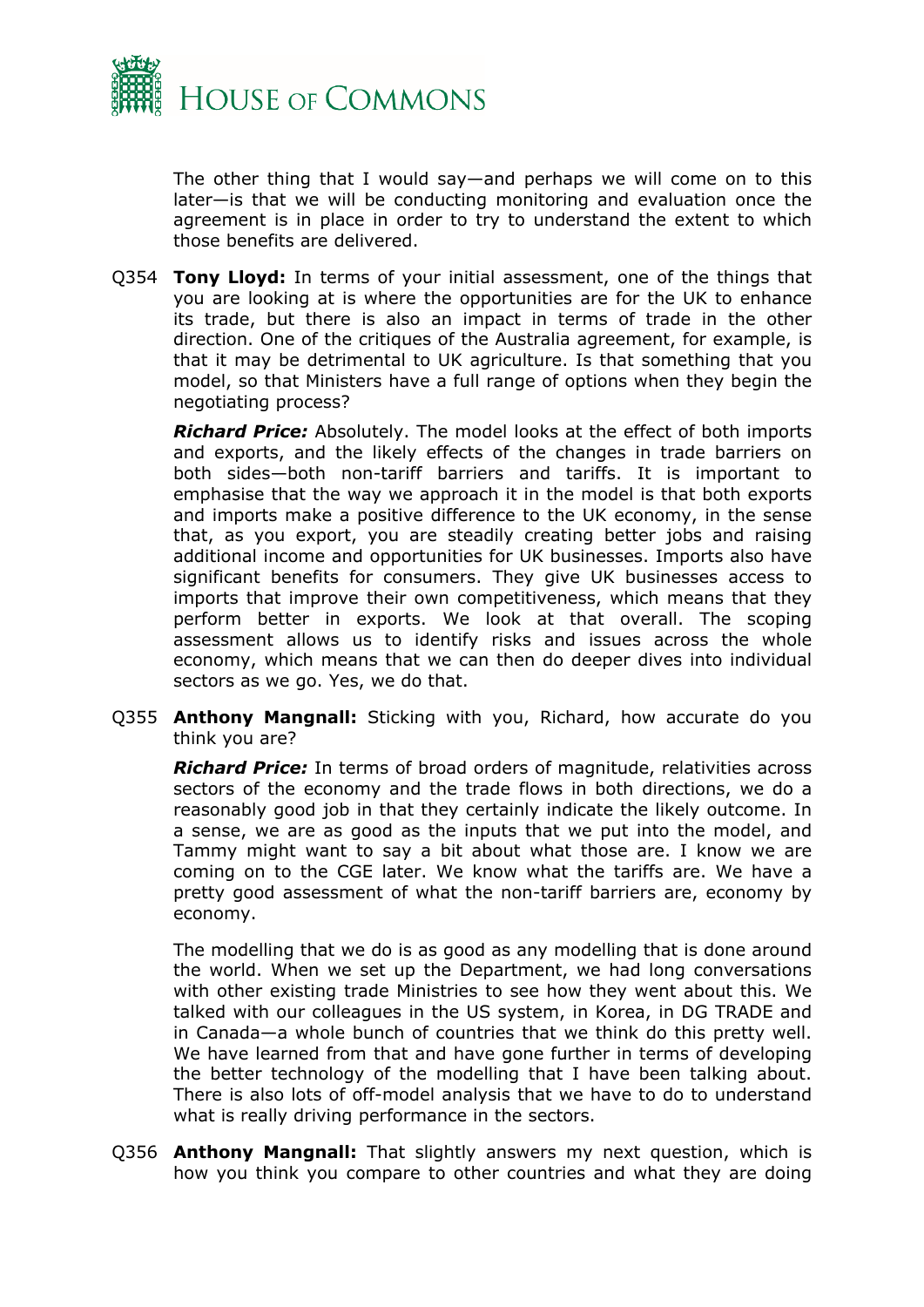

### on this.

*Richard Price:* I think we are pretty good. I will not say which one it was, but there was one negotiation where our counterparts saw what we had done after the event and said, "If we had known how much progress you had made, we would have gone in a lot harder on you". There are lots of things that the pandemic has made more difficult. One of the things that we have benefited from is more time talking to a range of our counterparts around the world in virtual meetings, so we are learning from each other.

We also set up our modelling review panel, which has kicked the tyres on what we are doing and has suggested a number of ways in which it thinks we can improve. We are already implementing some of that. Stephen and colleagues at the RPC then look at the way we interpret and present the results. We have deliberately put in place a series of things that open us to scrutiny and challenge and create that environment of continuous improvement in our modelling.

A final thing to say is that, looking across Government, as we do, this is pretty good value for money. There are not many policies that get you significant gains permanently in every year to GDP for a relatively small amount of public money.

Q357 **Anthony Mangnall:** Tammy, can I bring you in? We have talked about CGE already. Can you just explain it and how it is used to model the impact of trade agreements?

**Tammy Holmes:** First, it is important to remember that CGE sits among a range of other analysis that we carry out, from simple, descriptive analysis of trade flows to other, more complicated techniques that I will not go into in detail, but some of those are included in the impact assessment as well.

The big advantages that CGE has—and it stands for computable general equilibrium modelling—are, first, that it is the best technique for capturing the impacts at a wide economic level. It is really the only technique that can tell you, "What is this going to do to GDP?" For total exports and trade flows at that kind of level, capturing the impacts across all sectors, it is the CGE model that you would want to be using. When we are trying to produce an impact assessment so that Parliament, Ministers and so one can understand the effects at that level, that is where we go.

The other particular advantage that CGE modelling has—there is a hint in the name, "general equilibrium"—is that it captures the links between all of the different areas of the economy. The different sectors, actors, the labour market, prices and sectors across countries are all captured in terms of the inputs and outputs to different sectors. That is all in there and is not something that other models are able to do. That is one of the things that enables it to then give you that high-level economic picture.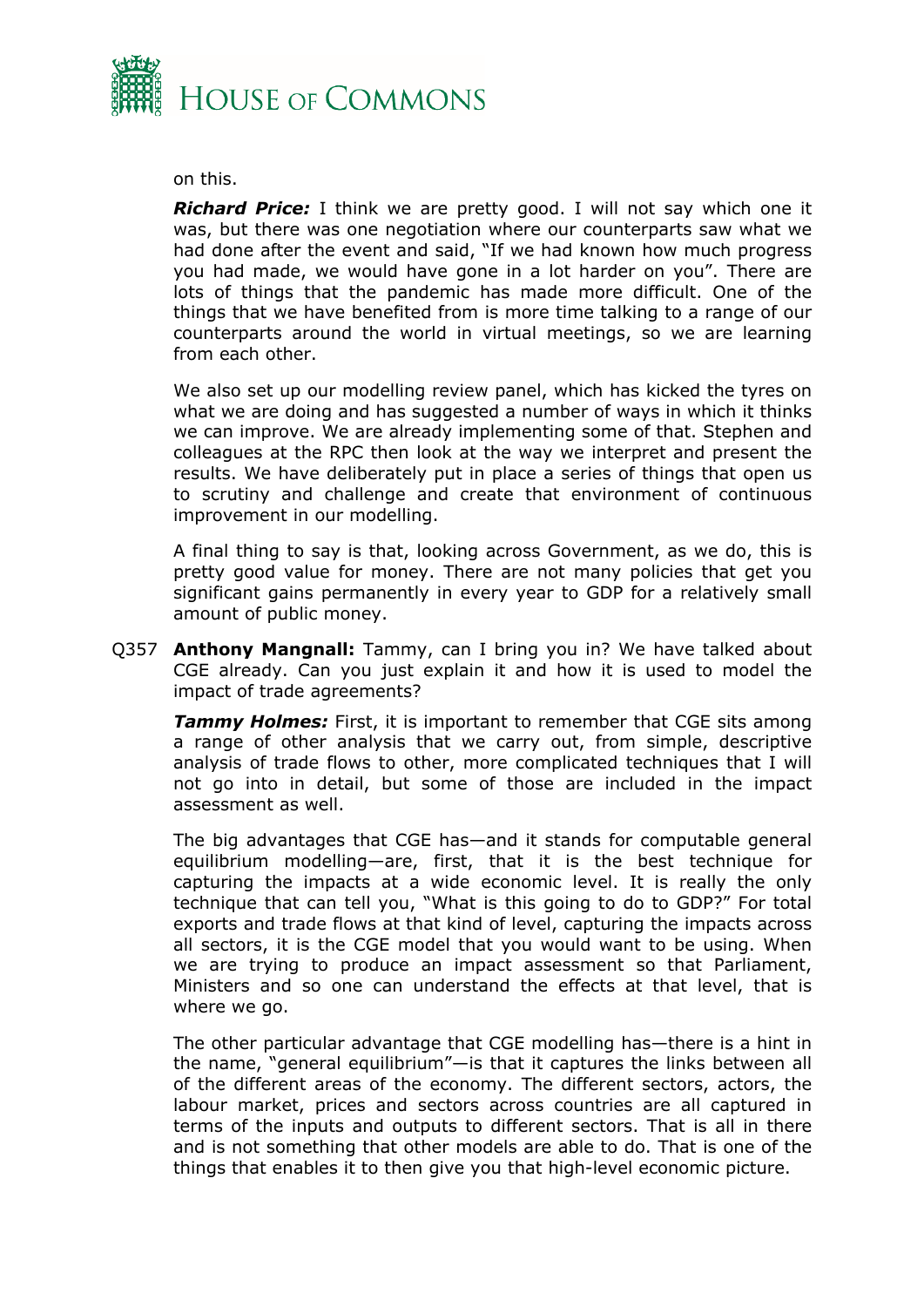

**Anthony Mangnall:** It is not a forecast though. You expressly say it is not a forecast.

**Tammy Holmes:** It is not a forecast. It is a sense of the incremental impact, and I will come on a little bit more to what we mean by that as I talk through how it works.

The first stage in this type of modelling is to build up a picture of the world as it looks now, which is done primarily through a very large dataset that contains about 140 countries and about 65 sectors within each of those countries. It is a very big and detailed dataset. It is produced externally—we do not produce it ourselves—and that data takes quite a long time to put together.

Once we have that picture of the world as it is now, we then look at the agreement and translate what the impact of that agreement would be on the world. That is primarily in the form of what the tariff changes are and what the changes to other trade costs are that would be brought about as a result of the agreement. Within the model, you are changing those things, which then allows you to turn the handle on the model and see how things change as a result of those reductions in costs.

You then have the world as it was before and your variables such as GDP and trade, and then a sense of what the world looks like afterwards. We think of that, as Richard already said, as a long-run change, because we know that, in practice, it will take years for all of those complex interactions to feed through the economy. That is why it is known as a comparative static model, because it compares a situation at one point in time with a situation much later in time.

There is a lot more complicated stuff going on inside the model; there are assumptions about how production responds to reductions in trade costs and so on, and some of the structural assumptions vary a little from model to model, which we will go into in a bit more detail later. Broadly speaking, these CGE models all work in that way.

As Richard has said, we would not want to be too precise in our interpretation of a single number that comes out of it, but it is much better to have this than not to have it. It is going to give you a sense of what an impact might be in a way that no other form of analysis could. As we have also said, we combine it with other types of analysis and modelling to give you that picture that you see in the impact assessment.

Q358 **Tony Lloyd:** The point you just made is that, realistically, there is going to be a variation of possible outcomes. Why do you not produce a confidence interval rather than a single figure?

*Tammy Holmes:* We do produce a confidence interval.

Q359 **Tony Lloyd:** But you do not publish that for us. We have not seen that, have we?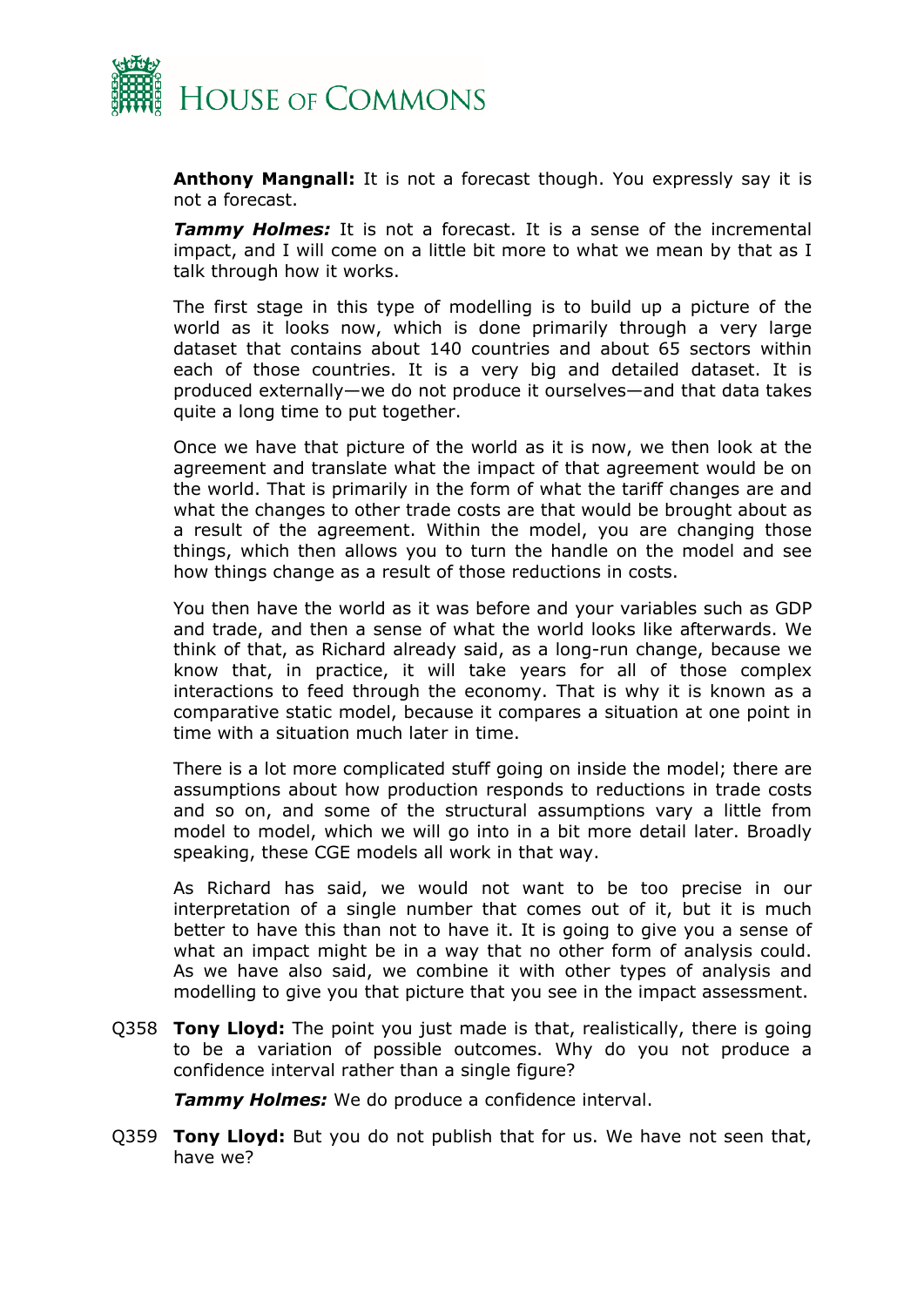

*Tammy Holmes:* There is a confidence interval in the impact assessment. There is a sensitivity chapter. I think it is referenced in the summary as well. There is a confidence interval around the GDP impact. In terms of what we do to arrive at that—we might talk about this a bit later as well—there is a huge amount of uncertainty in the world. We see that all the time. There are lots of things within the model that might be different from how we assume they are. When we conduct that sensitivity analysis, we look at the key elements and assumptions in the modelling that we think are most likely to have an effect on that incremental effect of the agreement. We run the model many times—it is called Monte Carlo simulation—and adjust those assumptions and then create a confidence interval from that.

Q360 **Anthony Mangnall:** How deep do you go into your analysis on this? Coining one of your phrases, it is about second-degree changes. There is a second level. You look at agriculture and you say, "We have changed the tariff rate quotas". How much further down do you go in your modelling?

*Tammy Holmes:* It is a complex model that captures the interlinkages between sectors. For example, when, as a first order, the trade cost falls, that will change prices within the economy and there is what is called an input-output matrix. When one sector draws on another, the prices within that will all change, and all these rounds of effects are reflected in the model.

*Richard Price:* Another thing to bear in mind also in regard to your question is that the CGE model is not the only thing that we are using here. Where we know that there are sensitivities within sectors, we will also do deep dives, often jointly with Departments, into what is going on in those sectors. In fact, this is one of the things that we are building on as a result of one of the recommendations in the modelling review. We use a range of other techniques to look not just at the sector level but, in some cases, right down to the commodity level, in order to understand where the risks and opportunities are and to help negotiators think about how those factors could be reflected in the negotiation.

**Anthony Mangnall:** We politicians are simple folk—I am sorry; I speak for myself—and we like a number and an idea of what the value of these trade deals are. When we have the scrutiny process, we always hear the Chair, who is not with us today, saying, "It is worth only 0.8%", or something like this, so it is important to understand how you reach these numbers. You say you do it on a 15-year timescale. Do you think that they stand the test of time? In 2035, if none of us have moved on and we are still here, which I am very hopeful for—

**Chair:** Again, speak for yourself.

Q361 **Anthony Mangnall:** Will you be saying that they stand the test of time and you are accurate on them?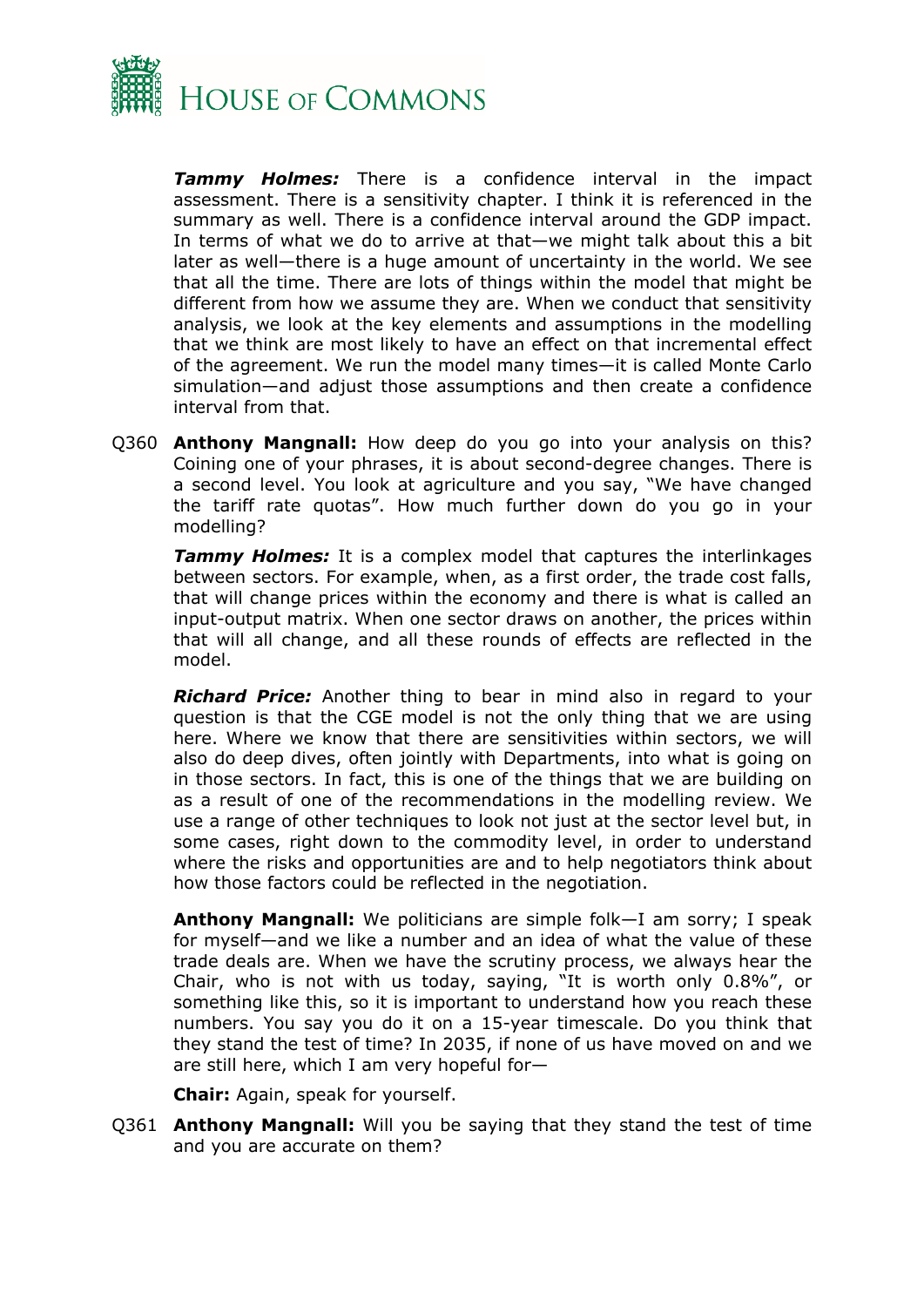

*Richard Price:* It goes back to your previous question. Yes, in the sense that we will have seen a number of the things that we have identified in the model playing out. We know how the negotiation will affect different trade barriers—tariffs and non-tariffs. We have a good and increasingly sophisticated sense of how businesses in the UK and in the partner country are likely to respond to those. We know how those sit in the context of broader global markets.

Will the numbers be absolutely precise? No, of course not. Will changes have happened in the broad ways that we expect? Yes, I am pretty confident that they will.

Q362 **Chair:** On the technicalities of how this thing works, you talk about the model but there are different variations of this model. I was trying to work it out in my head. If you are looking at 145 countries and 47 sectors, and all of those have variables, is that not 145 to the power of 47 different variables on just those two factors? Then you add in commodity prices and all the rest of it, so there are billions and trillions of different ways that you can run this model, depending on what your inputs are and the weightings you give of certain areas. You say you adjust these things. That is the first question.

The second question is whether there is a standard way that this model is written, or is it like an internal combustion engine, where you can have a single cylinder model aircraft engine all the way up to a V12 or W18 Ferrari engine? Give us a sense of how it works.

*Tammy Holmes:* You are right that there are a lot of variables in the model. It is complex. In terms of whether there are many different versions of it, we will talk about this a bit later but we rely on a standard dataset.

Q363 **Chair:** Yes, but this is your slide rule in the background. Are you writing this model yourself or are you buying an off-the-shelf model from the LSE or something that everybody else is using?

**Tammy Holmes:** We procure the model. We are using a model called the GTAP model, which is a fairly standard version of the CGE model that is quite widely used.

**Chair:** Economists would recognise it.

**Tammy Holmes:** Yes. We have not written the code or constructed it ourselves.

Q364 **Chair:** How do you go about selecting which variations? Ultimately, that is where the judgment comes into it. Although you are using the same pocket calculator or spreadsheet, as it were, to run it, the difference is how you as economists within DIT will do this. It is entirely possible that the economists in DEFRA might be running the same model but they can come up with different outcomes because they put different emphasis on certain elements of it.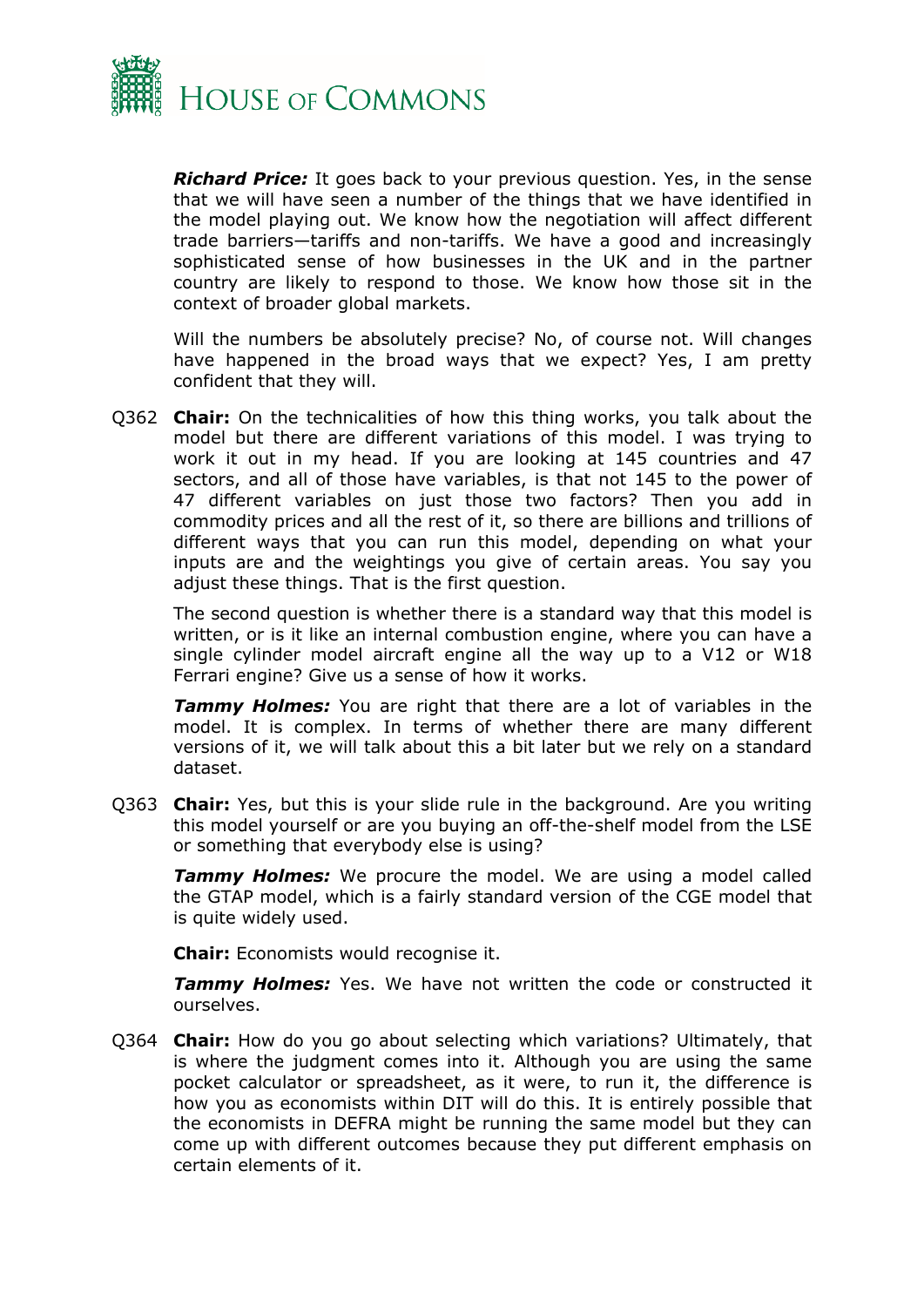

*Tammy Holmes:* There is variation in how you could capture the agreement. For that, we do a lot of work with our policy colleagues and across Government to try to make sure that we have a good common view on what the impact of an agreement on trade costs would be. If you are referring to where we do the sensitivity analysis and try to test the sensitivity of results to the variation of some of the key assumptions, we have identified the assumptions.

For example, one of the things we look at is the trade costs as they are captured in the agreement and how we have captured those in the model. One of the things we do is to look at what would happen if we represented those as a slightly higher or lower reduction in trade costs, and that is reflected in that sensitivity analysis that we do. There are a couple of other things that we put in there.

Q365 **Chair:** But it is a judgment call, is it not, on your part? If you are looking at the cost of trade—for example, the cost of shipping lamb from New Zealand—that is dependent on shipping prices, which are now up 20 times as a result of the pandemic. Presumably you have to make a judgment call on what is going to happen to shipping costs over the 15 year period.

*Tammy Holmes:* That is included in the model. We do not make a judgment on that.

*Richard Price:* There is a lot in the data here. The data we are using is drawn from an international consortium that lots of our counterpart trade ministries look at, and so, to some degree, we are all looking at the same data. It also means that we are not required to make a judgment on things like that. This is reasonably reliable, objective international data.

Q366 **Mick Whitley:** Richard, could you summarise the headline economic conclusions of the impact assessments for the trade agreements with Australia and New Zealand?

*Richard Price:* For Australia, what we are expecting is a 0.8% increase in GDP, amounting to an addition to GDP of £2.3 billion every year in the long term, in perpetuity. That involves an increase in total bilateral trade between Australia and the UK of £10.5 billion, which is a 53% increase in our current bilateral trade. We see slightly bigger UK exports to Australia than the increase in imports from Australia as a result of that, and nearly an additional £1 billion in terms of workers' take-home pay across the economy as a result of that.

The particular sectors that we expect to gain from the agreement with Australia are in services and in the manufacturing of equipment. We expect all regions and nations of the UK to gain. In proportionate terms, the biggest gains are, as I recall, for the north-west and the midlands, with gains also for the south-east and the north-east.

Q367 **Mick Whitley:** Is that in respect of shipping?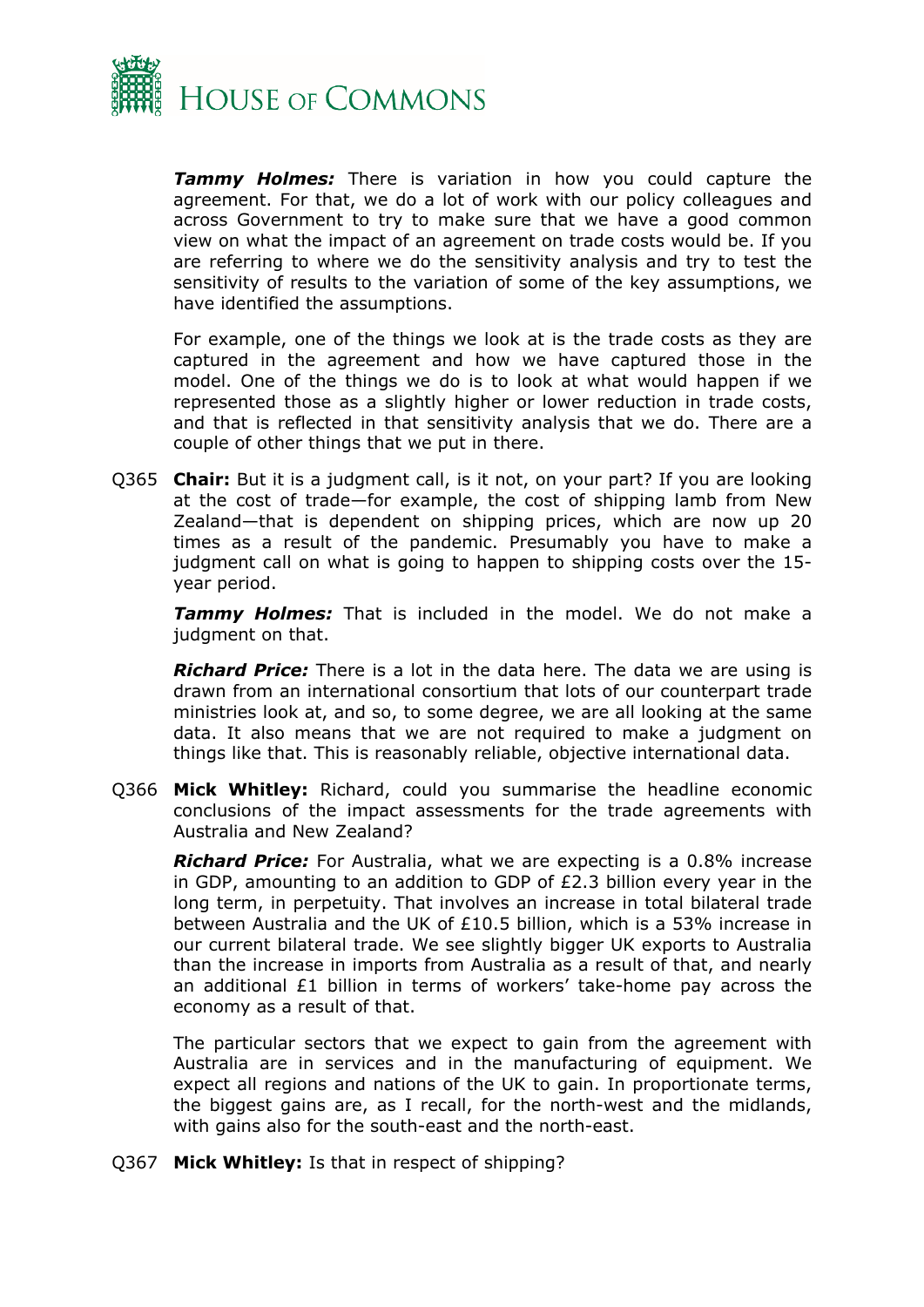

*Richard Price:* No, it is across the range of sectors that gain from this. There is a series of sectors that gain, particularly the manufacturing of machinery and equipment on the goods side. There are a number of gains for service sectors, such as construction and business services, on the services side.

Q368 **Chair:** I think you mentioned the increase in GDP was 0.8%. Is it 0.08%?

*Richard Price:* 0.08%, yes.

Q369 **Anthony Mangnall:** What expectation do you have for job creation between the two sides, and will this increase the improvement?

*Richard Price:* The way we assess the impact of an agreement is to look at the way the labour force is deployed across the economy. There is no change in the aggregate number of jobs. What changes is what people are paid for doing different jobs.

**Chair:** The £1 billion.

*Richard Price:* Yes, exactly. The £900 million, to be precise, comes from two things. First of all, it is, over that long period, a shift in the way workers are employed around sectors of the economy and, secondly, productivity improvements resulting from competition. Businesses that export tend to be more productive, so if you have more of them exporting and they are exporting more, that will also have an effect on economic productivity. It is not that there are more people employed in the economy, but that they are typically doing jobs where the returns to the activities that they are doing are higher, because we have removed constraints to trade with the rest of the world.

Q370 **Anthony Mangnall:** Because you are focusing on these individual deals, just from the brief that we have had, why do you not include in something like an agreement with Australia and New Zealand the followon impact with CPTPP?

*Richard Price:* That is a very good question, and the answer is that, in the impact assessment, we are trying to isolate the effects of the individual agreement, so that you can judge what impact it is having. In a sense, we are deliberately trying to look at the incremental impacts. However, it is absolutely right to say that the pattern of agreements that we are doing here reflect where we expect growth in the global economy to come from.

In September, we published a contextual document called the "Global trade outlook", which is a really good read, apart from anything else. Some of the key things that it says are that we expect south and east Asia to represent more than half of global growth out to 2050. We expect China, south Asia and Asia-Pacific to account for 40% of global demand for imports—so the size of the market that we are looking at—by 2050, compared with 32% in 2019. With Australia and New Zealand being part of CPTPP, there are clear economic gains in both of those agreements.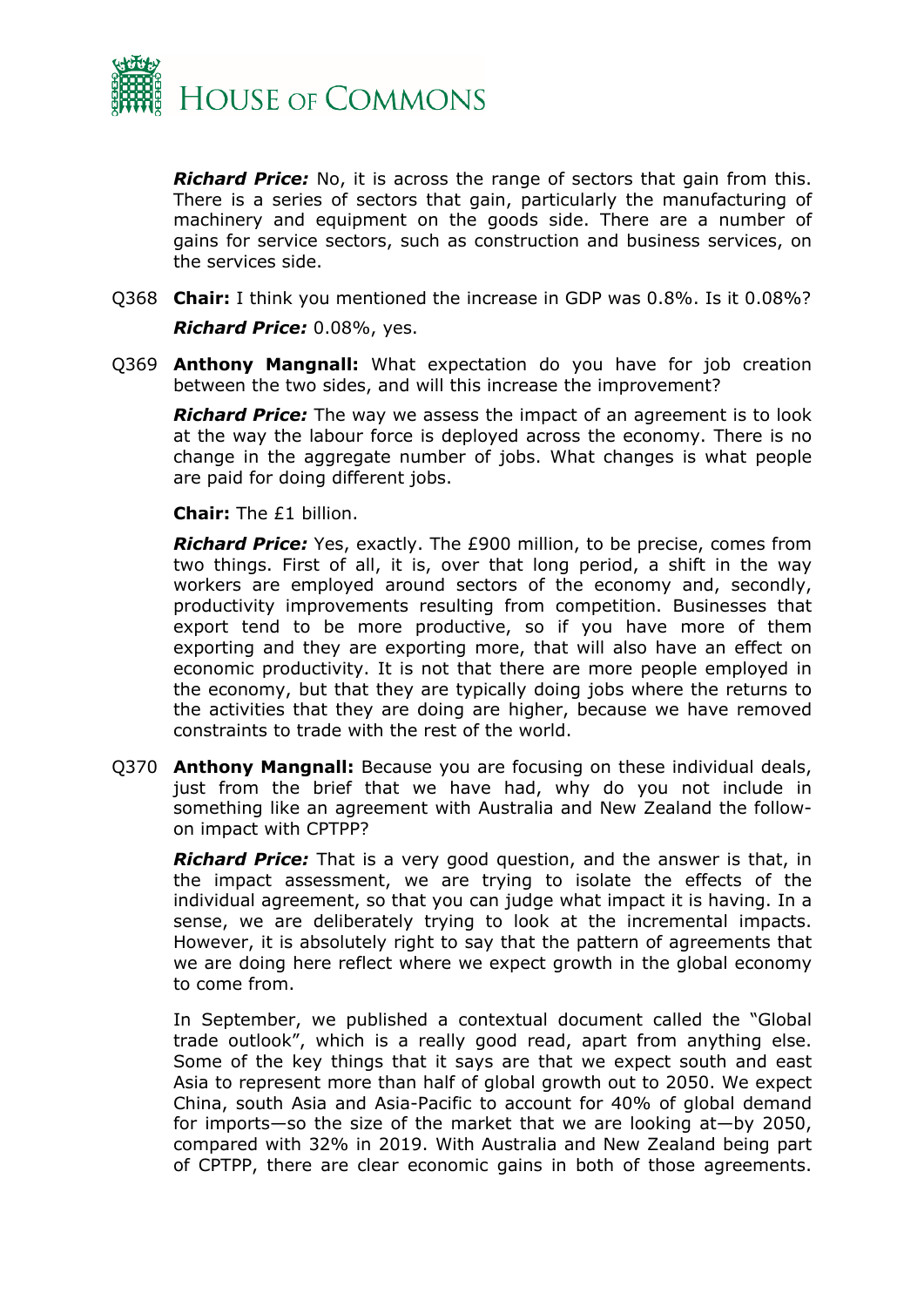

There is a significant strategic gain for us in accession to CPTTP beyond those immediate economic gains, because that gives us better access to rapidly growing adjacent markets.

**Anthony Mangnall:** From my point of view, it is just not looking at it in a siloed way and seeing where there is a covered point, but I absolutely appreciate your answer.

*Richard Price:* It is probably worth saying that, for each impact assessment we publish, we factor in the effects of the previous agreements that we have signed. In the Australia impact assessment, for instance, we are including the agreement that we signed with Japan. In the New Zealand impact assessment, we are including the Australian impact assessment, so we are avoiding double-counting, in that sense, and we will be doing the same with CPTPP.

Q371 **Anthony Mangnall:** Mr Gibson, sorry; we have taken a while to get to you. What role does the RPC have in scrutinising impact assessments on trade agreements and what concerns are you reaching on those regarding Australia and New Zealand?

**Stephen Gibson:** Perhaps I can just introduce the RPC and then answer your question. The Regulatory Policy Committee is the independent better regulation watchdog and our core role is to independently review Government impact assessments and to assess whether they are fit for purpose. We rate the assessment of the costs to businesses—and particularly to small and microbusinesses—and the quality of the analysis of the proposed regulations.

In September 2020, Liz Truss, who was the Secretary of State for International Trade at the time, wrote to Alok Sharma, who was the BEIS Secretary of State, and asked if the RPC could extend its role to provide external independent scrutiny of trade deal impact assessments, which we agreed to.

We worked with our colleagues in the Department for International Trade to develop a checklist of our expectations of what a good free trade agreement impact assessment would look like. That was the basis for our rating of free trade agreement impact assessments. The checklist has 20 elements and includes things like sectoral and regional aggregation, the justification for the model assumptions, the data sources, the assessment of tariff versus non-tariff barriers, and many of the points that you have already questioned and raised this morning.

So far, we have reviewed three new free trade agreements—the two this morning with Australia and New Zealand, and previously the Japan free trade agreement—all of which we have rated as fit for purpose. Although we had some initial concerns with the Australian free trade agreement, those were subsequently addressed by the Department, which shows that the purpose that we have and the role that we play is working. They produced a final impact assessment that we were happy with, which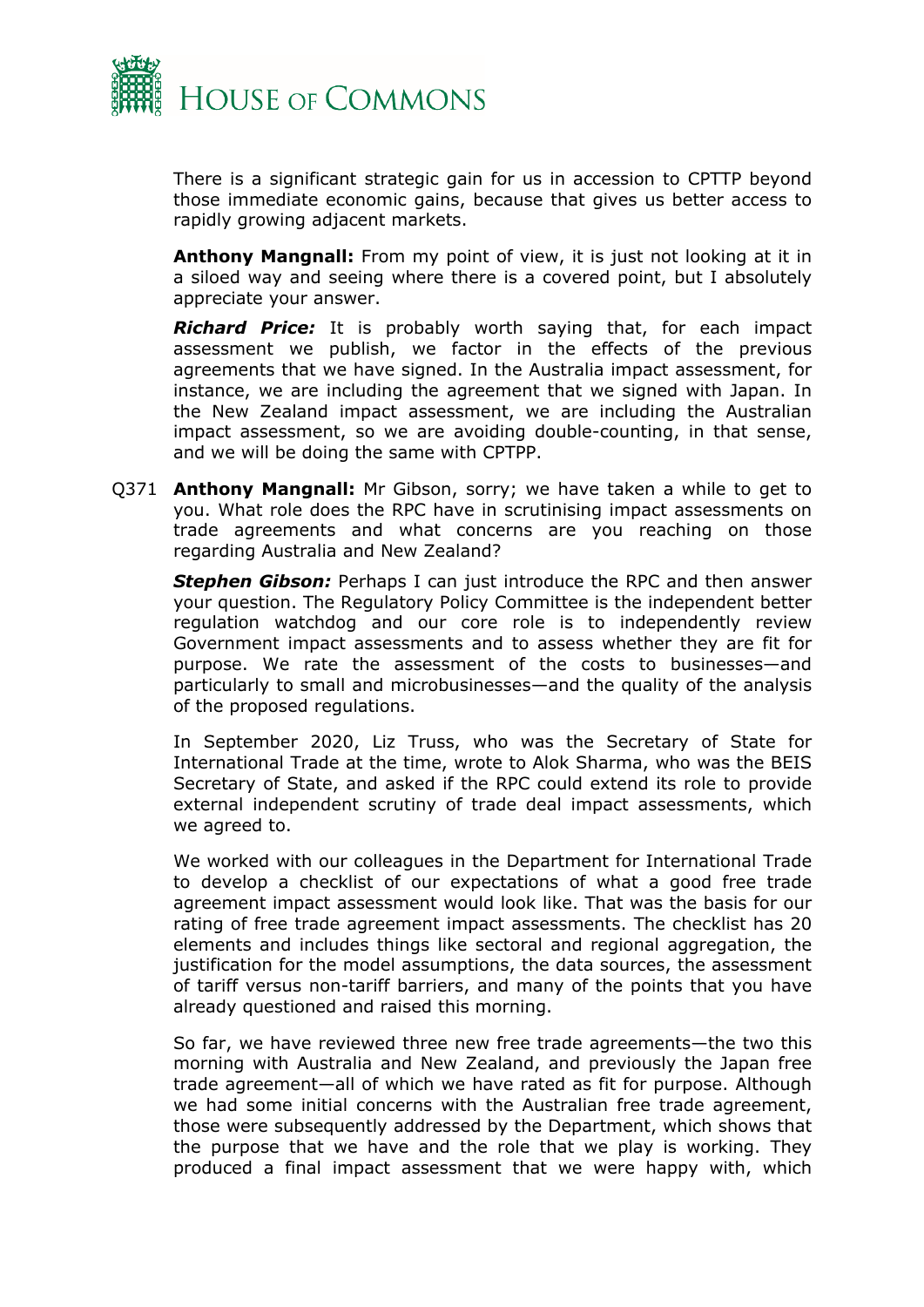

addressed our concerns and which we were happy to rate as fit for purpose. We publish all our opinions very transparently on our website.

Q372 **Anthony Mangnall:** What was your initial rating of the Australia agreement?

*Stephen Gibson:* Not fit for purpose.

Q373 **Anthony Mangnall:** What were the requested changes? What did you ask of the Department to get it to the stage where it was fit for purpose?

*Stephen Gibson:* We raised three areas of concern. The first was that we did not feel that the draft impact assessment provided a balanced presentation of the impacts. It tended to exaggerate and presentationally focus on the benefits, with very limited mention of the costs. We believed that the impact assessment should be a neutral presentation of the outcomes rather than something that tried to play out more the benefits.

Secondly, it did not properly, in our view, describe the range of risks and uncertainties associated with the impacts—some of the points that you have been teasing out this morning about what would happen if things did not go according to our plan.

Finally, it presented a level of certainty and accuracy that we did not believe was supported by the underlying evidence and modelling. As you have heard, much of the modelling is directional and order of magnitudes, so it gives you an idea of what the benefit would be, but not quoting individual millions of pounds or, indeed, hundreds of thousands of pounds.

All of those three points were accepted and taken on board, and the Department did a very good job of re-presenting the work. We thought that the underlying modelling was well researched, but the Department did a very good job of re-presenting the work to an impact assessment that we believed was fit for purpose.

Q374 **Anthony Mangnall:** This is a good opportunity to bring in Dr Cave, who was quite vocal about some of his concerns with the presentation of the results. Do you want to add a little bit to that, and give your feeling of how this affects future agreements?

*Dr Cave:* Thank you for the opportunity to expand a bit on what Stephen has said. It is important as a starting point to consider the purpose for which the impact assessments are fit or not fit. In other words, it is slightly different from domestic regulation, where you are making independent decisions about what will be in the regulation. The idea here, as Richard put quite clearly, is to provide a sense of the thinking behind the negotiations, their objectives and the basis on which the proposed agreement was reached.

In that sense, because this is such a complex situation and there are so many assumptions in it, it is quite easy to not wish to overwhelm the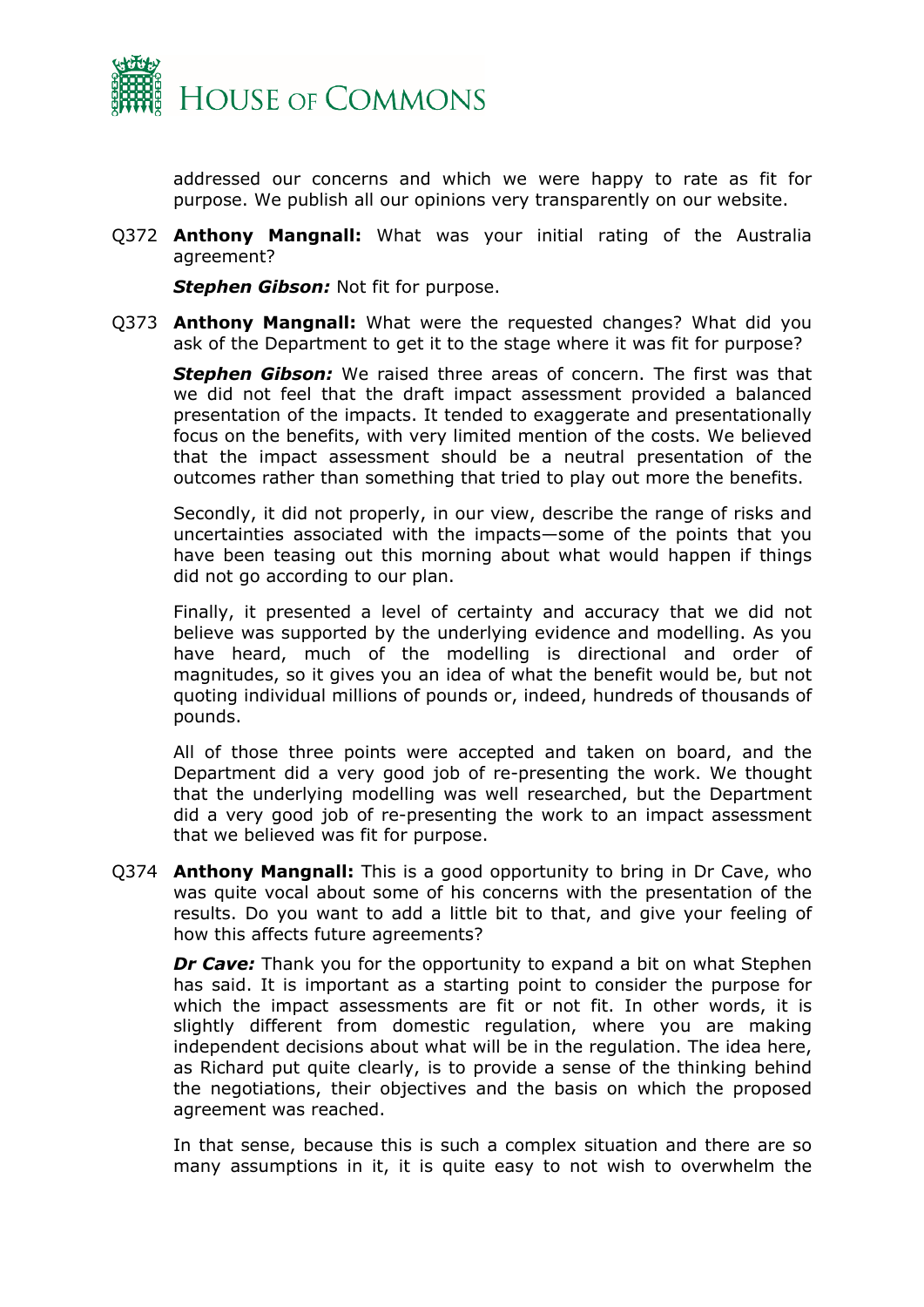

reader with too much detail and, in the process, it is possible to give a slightly imbalanced or tendentious picture of what is going on.

In particular, in terms of some of the language, as Stephen has said, there was more talk about the potential benefits than about the potential risks or losses, and this fed through into the language in which things were talked about. Coming to Stephen's third point about giving the impression of accuracy, a numerical model will produce numerical results down to the nth decimal place. The uncertainty means that those results are not necessarily significant or statistically reliable, which is why the model includes confidence intervals, but the understanding of confidence intervals is not always complete.

The other point is that some of the numbers were presented as monetary sums and others as percentages. We felt quite strongly that all relevant numbers should be presented both as numbers and as percentages, so that there was no confusion about the magnitude of the effects.

In terms of the balance, we raised a number of issues, which came from our reading this document as somebody not steeped in the analysis would read it and trying to avoid the impression of providing a business case.

The other element that I want to briefly comment about is the risks and uncertainties. As Tammy discussed, the model uses Monte Carlo simulations to capture some of the risks, which are small variations in the key parameters that might affect the conclusions of the model, either numerically or in relation to any decision. We had some technical concerns with the way in which those variations or modifications to the model were conducted, in particular in relation to uncertainties—the things that cannot be quantified.

The world, as we know, is a very uncertain place. Many of the things that dominate the numbers that we see today could not have been foreseen at the time the analysis was done. We felt quite strongly that it was important to be clear about which things could be relied upon and which things would have changed, both in a world with the free trade agreement and in the counterfactual world of the free trade agreement not going through.

Q375 **Anthony Mangnall:** There is a large part here, which is that Departments and, I suppose, politicians are usually more optimistic than they are pessimistic, and hope springs eternal. I am wondering if that is what you are suggesting happened when we first caught a glimpse of the Australia agreement.

*Dr Cave:* It is inevitable that, if you are involved in a negotiation, you are focused on the successful outcome of that negotiation, which is one of the differences between a regulation, for example, that address a present deficiency in policy, and a negotiation that reaches towards something that is more positive. In the Treasury Green Book, there is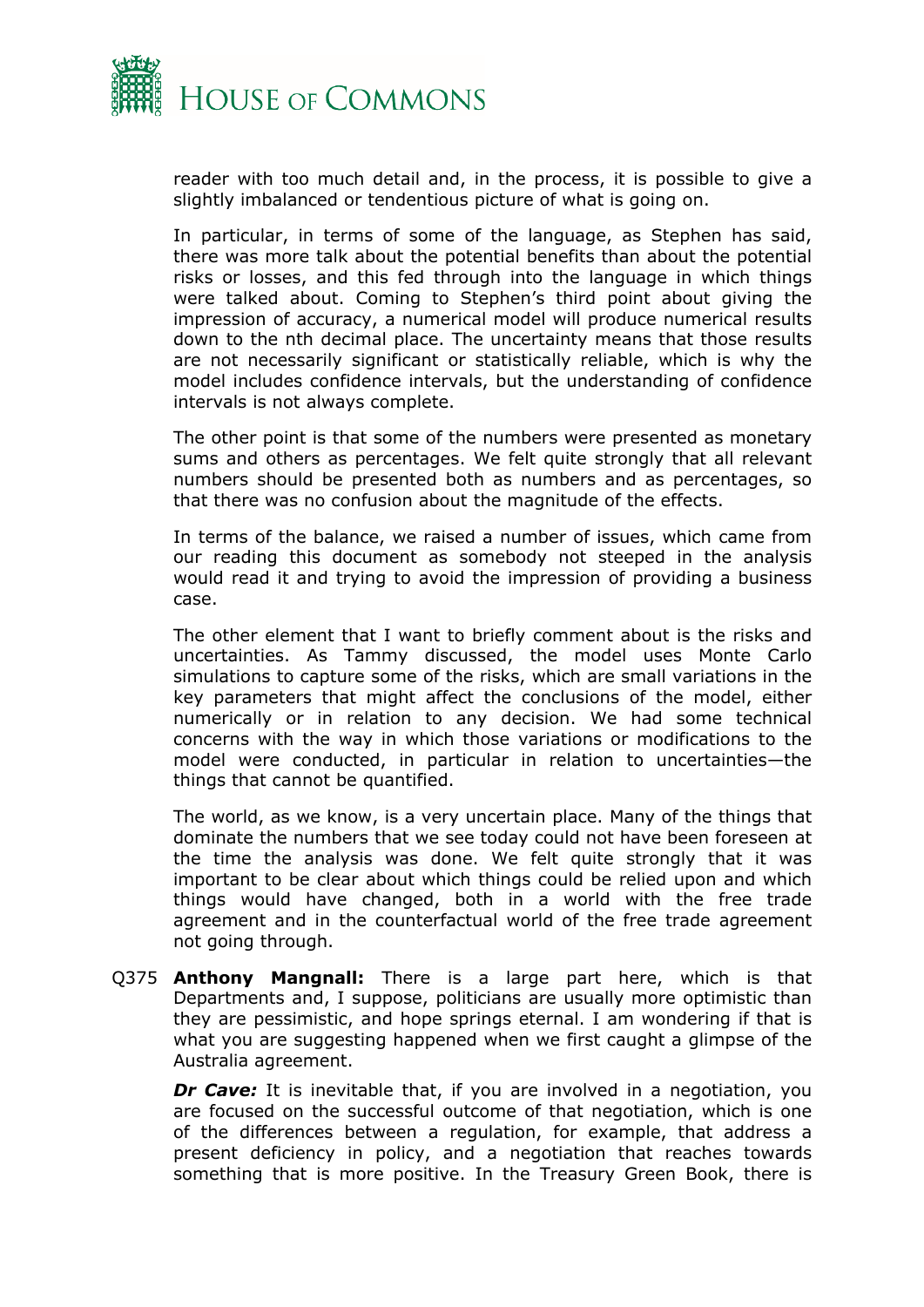

quite an extensive discussion of the optimism bias that affects people who are doing things that they regard as positive. I do not think that it was, in a sense, disingenuous, but you are right that it is quite natural.

Q376 **Anthony Mangnall:** I am going to bring in Richard in a second but, before I do, Dr Cave, you mentioned the Monte Carlo formulations. I wonder if you could just expand a little bit on that. Also, are you optimistic that the Department has learned not to be overly optimistic about its projections on its free trade agreements? We are clearly about to see a lot more come through. Are they learning from your findings and your vocalisation about the concerns with their report?

*Dr Cave:* Let me address the second one first. The evidence from the New Zealand free trade agreement and our continuing discussions with Richard, Tammy and their colleagues show that they have taken this on board absolutely. I have no problem with that whatsoever. The fact that they have consulted with people like Joseph Francois and Tony Venables and that they have incorporated results from the modelling review shows that they are not only taking on board our advice but, in many ways, are world-leading in what they do.

On the Monte Carlo simulation, the way it works is that, if you have parameters in the model about whose value you may not be certain, the question is whether a mistake in those parameters would lead to a change in the outcomes in a way that might be significant, not for a numerical account of what is going to happen but for some decision or understanding on a complementary policy you might want to take.

The approach that was taken by the Department was to identify a few key parameters and vary them independently and to do many runs of the model to get a sense of the response surface. In other words, it is different if you are wandering about at the edge of a cliff or not, so it is useful to feel around for where you are.

There are other approaches, though, because many of these parameters do not vary independently. In a world in which one of them was high, another one might necessarily be low, and so there are other techniques, such as exploratory modelling, where you simply change everything in the model.

These are, necessarily, small changes. Many of the changes we are seeing in the world right now are not small. Beyond a certain quantitative limit, the changes become qualitative. Trade networks rewire themselves, for example. The model is a starting point for a discussion. It cannot be a substitute for it.

Q377 **Anthony Mangnall:** That is really helpful. I know Richard wanted to come in. Can I just add to that and ask what you were doing to address the concerns from the RPC on this?

*Richard Price:* The first thing to say is that the RPC is a really important part of this process. We voluntarily submitted our impact assessments to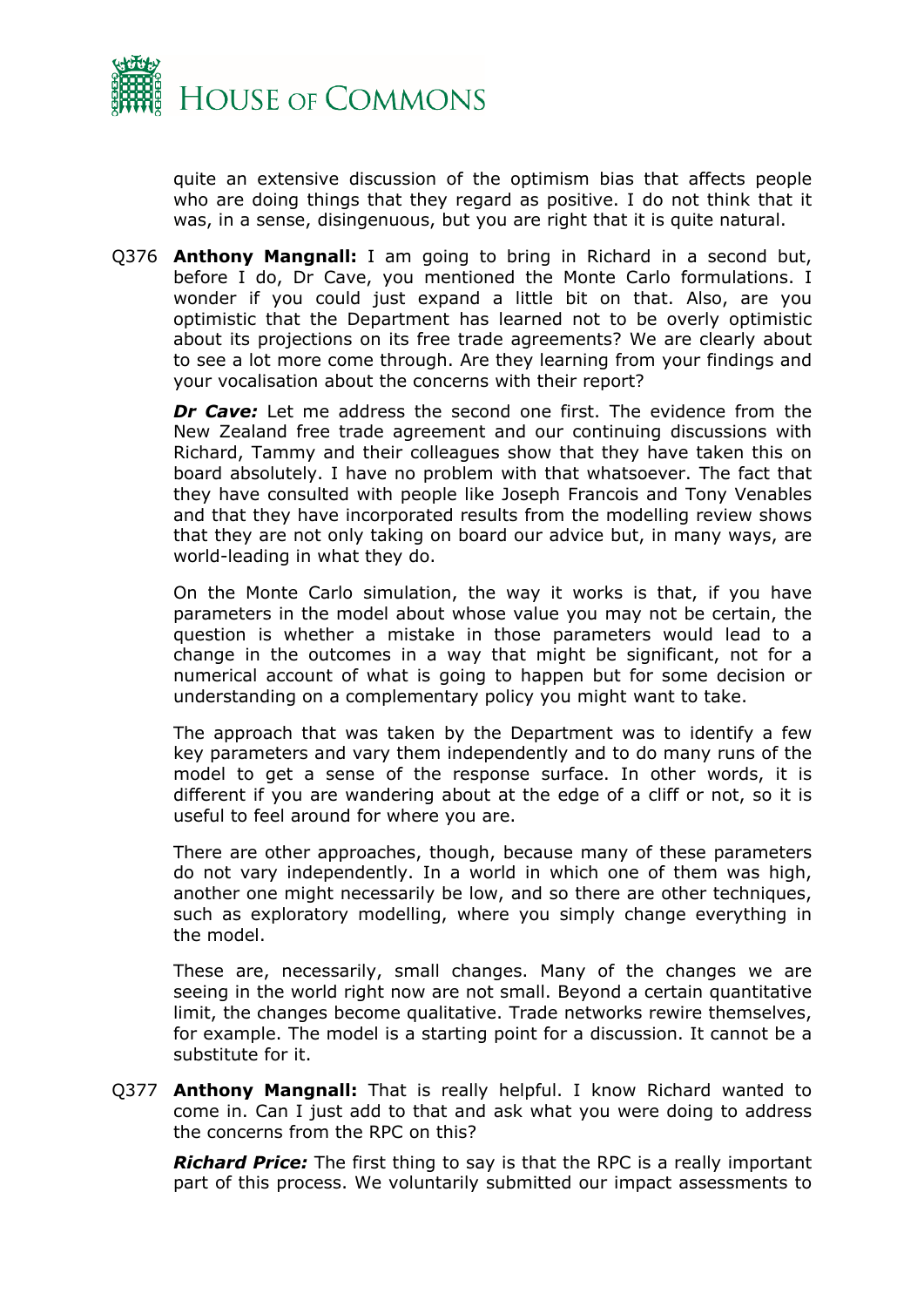

the RPC, which has responded incredibly well in developing the capacity and capability to scrutinise what, frankly, is a whole new area of activity for Government. The reason why it is important is that, first, as Jonathan and Stephen have demonstrated, they genuinely improve what we do. Secondly, it is vitally important that there is an independent, credible source of expert opinion that is capable of looking through what we are doing and giving you and the public assurance that we are making sensible judgments. We are really grateful to them for that.

I can tell you exactly what happened with the rating that we got of not fit for purpose, and what led to it. Essentially, this was the first from-scratch negotiation that we had done and we were thinking very hard about how we present this. We have to produce something that is intelligible for people who are going to look at it at a glance, without any detailed understanding of the way the trade system works and what a negotiation is. There is a very substantial army of trade experts who crawl all over this and look at it really carefully, as they should.

We were trying to think, "What is right balance and how do we get this across to those two groups?" In the document itself, we erred on the side of trying to simplify, which meant that, in my view and in that of the RPC, we took too much out. We had a good discussion with the RPC around that and ended up restoring a lot of the detail that we had had in the Japan impact assessment, but also bolstering the description for sectoral impacts. You will see that there is a section specifically on agriculture, which we worked very closely on with DEFRA, and DEFRA made a big contribution to that.

There is a lot more discussion of uncertainty and we have put additional sensitivities in. If the RPC were not occasionally giving us a hard time, you would know that the system was not working, but they certainly did in this case and we are all the better for it, honestly.

Specifically on the Monte Carlo analysis, the way that Jonathan describes it is spot-on. There is a judgment as to which things that could change you feed into that analysis of uncertainty. Lots of things will be changing in the global economy. We focused on those that we think will be most germane to the negotiation, the agreement that we end up with and the specific trade relationship.

The things that we focused on are the value and impact of non-tariff barriers to trade, which are hard to observe—there is lots of uncertainty around those—and also how businesses respond on both sides in response to changes in those trade barriers. Lots of other things are going on in the global economy that we could throw in, but we think that those are the things that are most important and create the most uncertainty specifically for those incremental effects of the deal.

Q378 **Anthony Mangnall:** Just so that I know that you are all being up front with us, when the New Zealand deal was published, was it rated as fit for purpose? Was that the first rating rather than the second?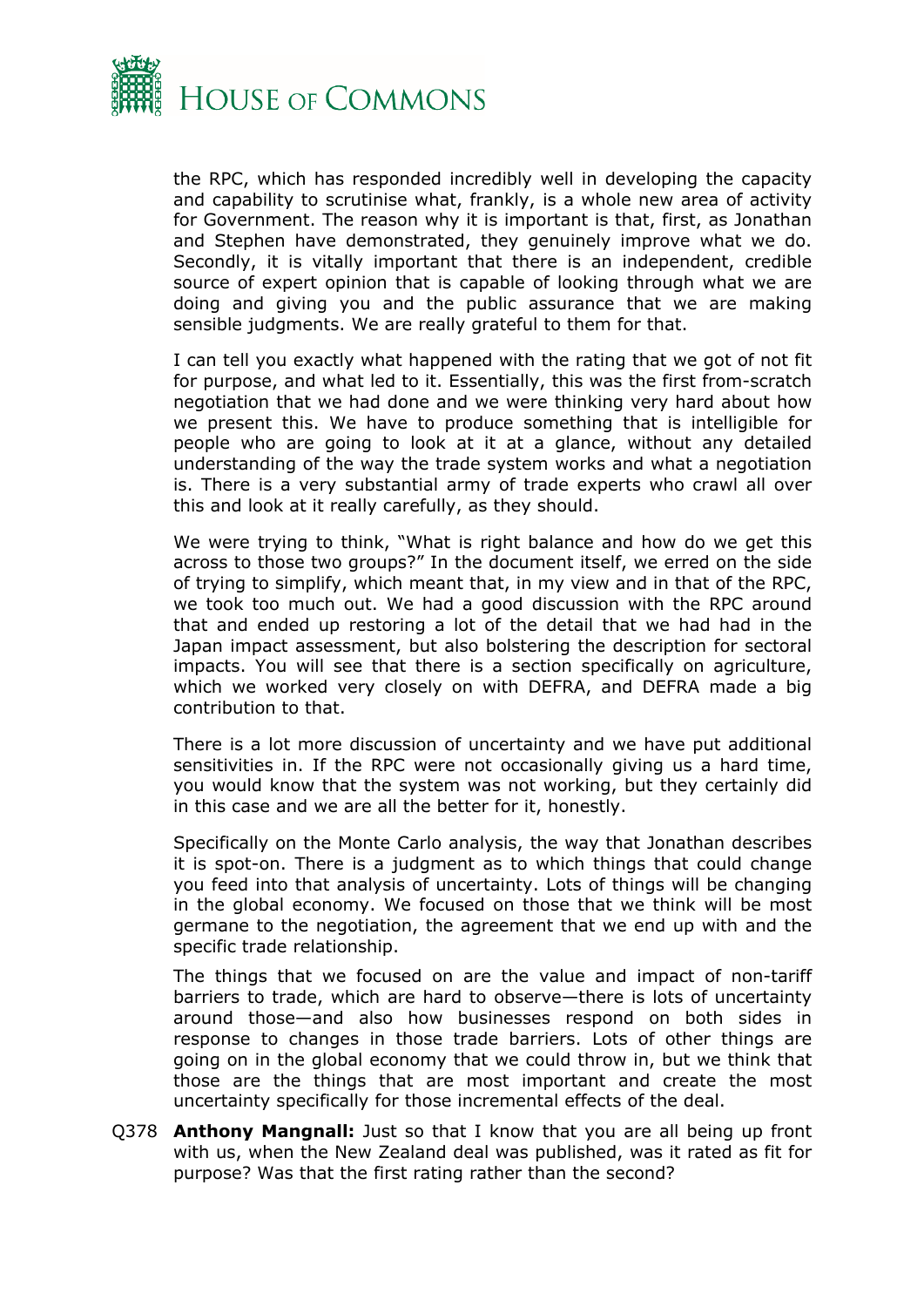

*Richard Price:* Absolutely. I just have a couple of things for the record, if you do not mind. First, I misspoke earlier: the greatest proportional gains from the Australia FTA are in the north-east and west midlands. There are still big but slightly lesser gains in the north-west and southeast.

Secondly, I just want to put on record that all of the work that you have just heard described is the product of an incredibly talented team at the DIT. I am remarkably lucky to have an extraordinary number of very talented people in the Department, and also people across Government who work with us to make all this happen. I am enormously proud of and grateful to the team.

**Chair:** My experience is that they are brilliant people as well.

Q379 **Lloyd Russell-Moyle:** Richard, for the Australia and New Zealand deals, you used a different assessment for the initial scoping in terms of the model compared to the final outcome. Why was this?

*Richard Price:* As I said, the approach that we have taken to analysing deals has been improving progressively. We have made a series of incremental improvements as we have gone through. The scoping assessments were at a very early stage and we have learned a lot about the way the model operates and some of its properties since then.

A number of things have changed. I would split them into two categories. There is housekeeping stuff, which is things like making sure we are using the most up-to-date version of the data and the most up-to-date international database on non-tariff barriers and tariffs. We have updated it to include the UK global tariffs, so that we are not double-counting the effects of changing tariffs through the adoption of our global tariff regime and also changes in the FTA.

Then there are things that are more methodology-based, where we are trying to make sure that we are doing things that are robust and improve the accuracy of the model, so that the way we use the model is a better representation of what we think will happen.

The principal change here was that, for the scoping assessments, we had adopted quite a sophisticated approach to trying to understand how difference sorts of businesses are likely to respond to removing trade barriers. However, first of all, it is fair to say that not many of our counterparts around the world use that particular approach. Also, looking at it carefully, we concluded that it was not completely consistent with the empirical evidence that we were seeing. There is lots of data around the world on the relationship between trade barriers and how firms respond to new opportunities, so we switched to that.

Q380 **Lloyd Russell-Moyle:** What are the big differences between the two in terms of outcomes?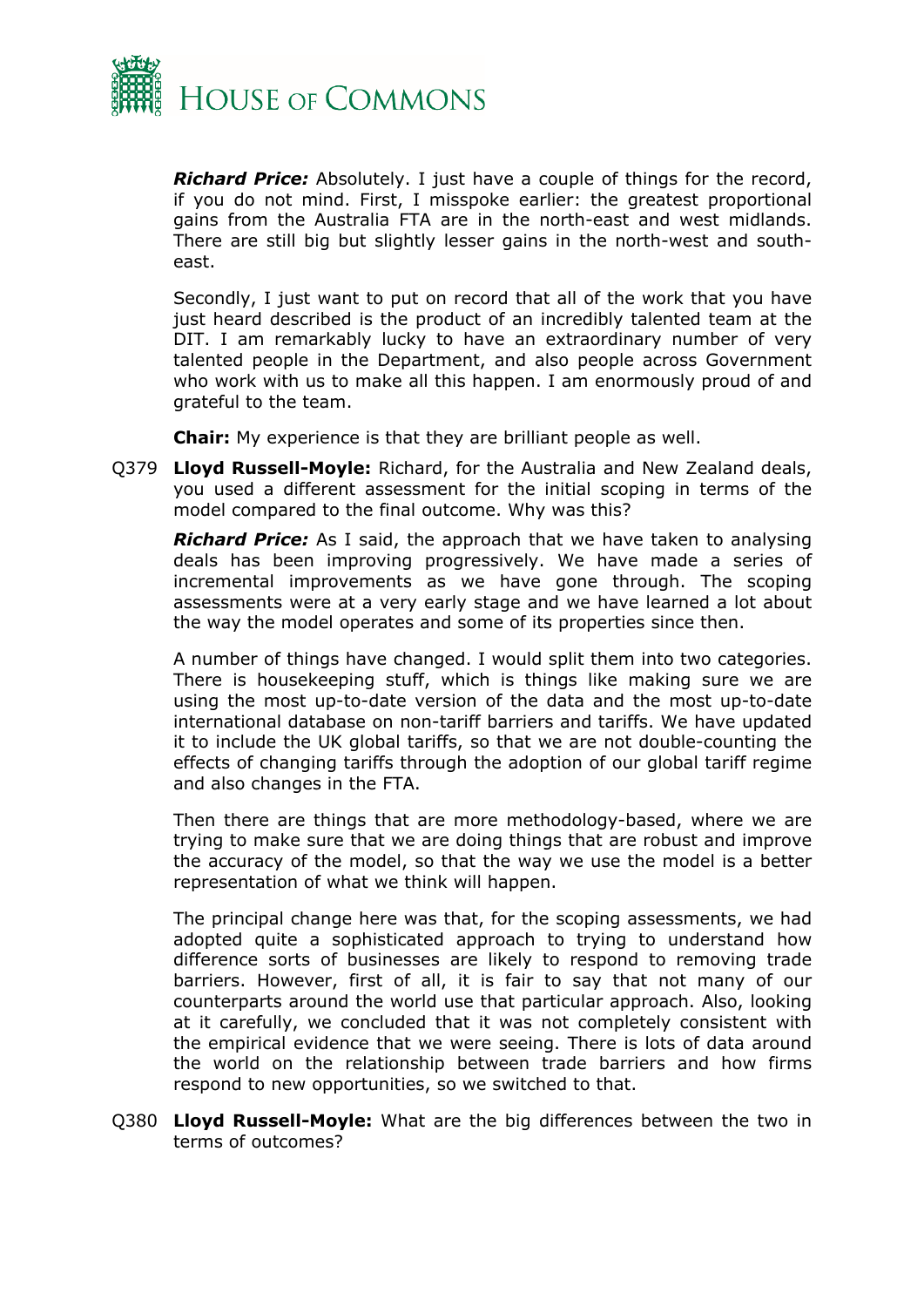

*Tammy Holmes:* As Richard said, the scoping assessment analysis was based on a model that is, in some senses, more sophisticated. It tries to capture the fact that some industries and businesses within the economy have what are known as increasing returns to scale. As they produce more, they become more productive.

However, in that model, in order to understand the degree of responsiveness for that type of business, you have to make an assessment or a judgment on a particular assumption about that responsiveness. As Richard has said, this model is not that widely used, so we were left in a position where we did not have good evidence or literature to support a judgment on what that particular assumption should be. As it turned out, the results of the model are very sensitive to that assumption.

In the model that we now use, we do not attempt to account for this possible increase in returns to scale. We do not have this complication in the way that business responds, which means that we are able to use the published GTAP dataset without making any judgments of our own about how businesses are going to respond to reductions in trade costs.

Q381 **Lloyd Russell-Moyle:** Would you say that the model you have settled on is possibly more conservative in its assessments of how businesses might scale up?

**Tammy Holmes:** As it turns out, as we were running the model, the results were coming out lower in the original model. We think that we were understating the responsiveness of this particular set of industries, but we were not able to have confidence in the degree to which we should adjust that responsiveness, so we felt much more comfortable in the slightly simpler model, where all of these responsiveness assumptions are given to us in the dataset.

Q382 **Lloyd Russell-Moyle:** In the model you use now, you just have a fixed responsiveness that is embedded in the dataset, rather than having to make tweaks for everyone.

#### *Tammy Holmes:* Yes.

Q383 **Lloyd Russell-Moyle:** The DIT said to us that the changes were informed by discussions with a modelling review expert panel, but the review was not published until after the Australia impact assessment, and the Government response to the review still has not been forthcoming. Why was the change done before some of that public due diligence had been published?

*Richard Price:* The modelling review was running for about a year. Although we did not involve it in any of the specific negotiations that we were working on, some things became pretty clear quite quickly. We were already working, as Tammy has described, on trying to understand what was driving some of the results that we had seen in the scoping assessments. We specifically put some of these questions to the panel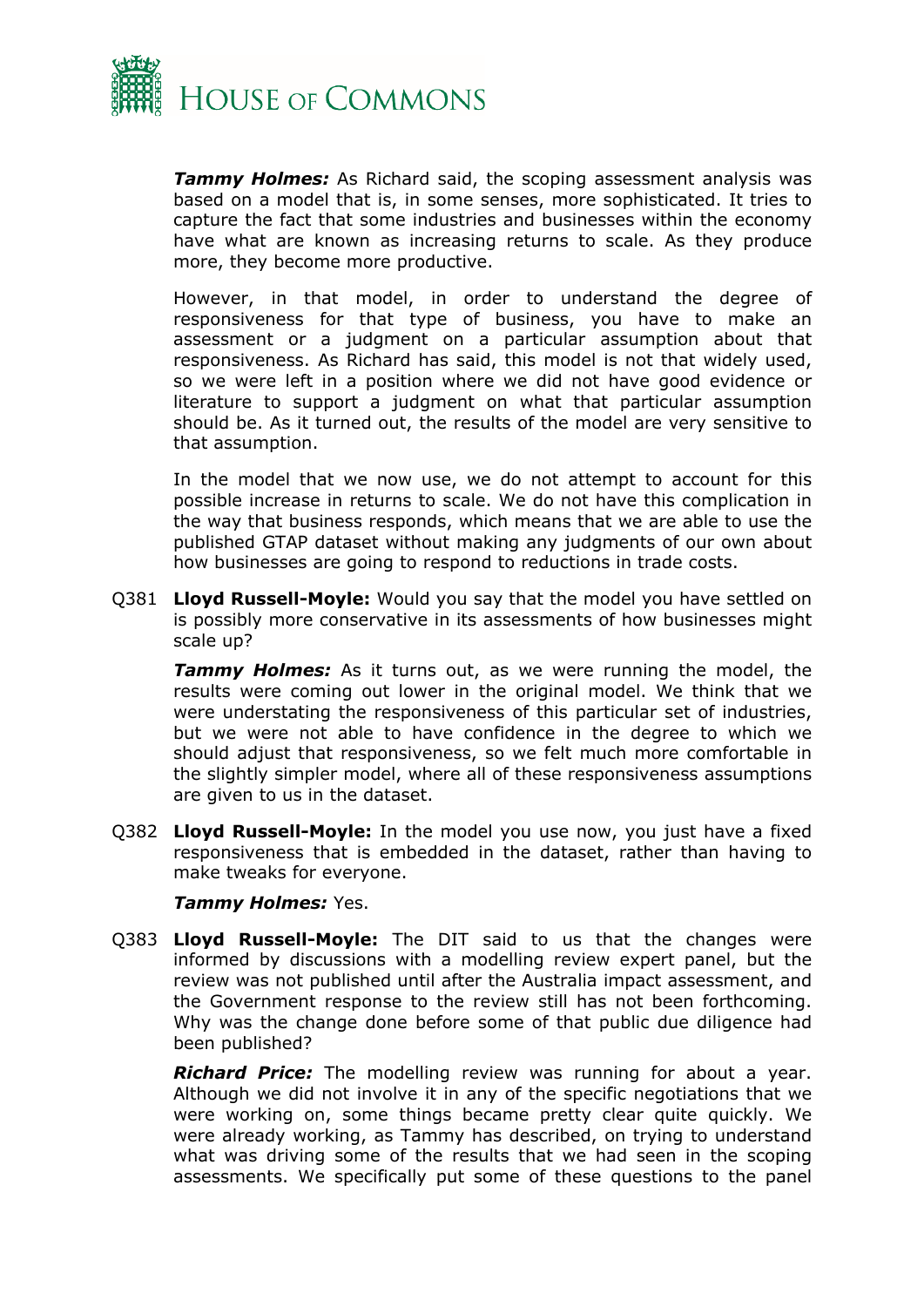

and we got their judgment. We knew that we needed to do something to address this, so we have not been waiting around, as it were, for a lot of things to be published. We have been looking at how we take advice quite quickly to make those changes.

There are a number of things that give me quite a lot of comfort on this. First of all, what we are doing now is more in line with what other Ministries around the world do. As Tammy has described, it draws on actual data rather than us having to make a series of assumptions which are controversial and contestable. Thirdly, it is really hard to make these sorts of comparisons but, very broadly speaking, looking at similar sorts of agreements and analysis from other trade Ministries, the orders of magnitude that we are producing now look more like what we are seeing from other trade Ministries around the world than the scoping assessment numbers.

Q384 **Lloyd Russell-Moyle:** Do you expect to now use this model going forward in a fixed way? Nothing is fixed forever, is it, but do you expect to use it for the foreseeable future?

*Richard Price:* Yes. We will continue to make some changes. As I said, we will always use the most up-to-date data, but it will be relatively stable for now. What we will also be trying to do, though, acting on the model review's recommendations, is to do more off-model analysis and perhaps publish more of that, looking at sectoral modelling as well as the CGE that Tammy has described.

Q385 **Tony Lloyd:** If this has now become the conventional global model, we have a problem if it is not right. What is the mechanism by which you will check the usefulness, not simply here in the UK but globally?

*Richard Price:* There are two answers to that. First of all, the modelling review itself drew in quite a wide range of experts, often with differing views on the approach. They looked carefully at what we did. They looked at a range of established approaches and of more cutting-edge approaches. As you can see in their recommendations, they have advised us to take a range of approaches, so that we have more and better crosschecks on our main results and can flesh out some of those sensitivities and uncertainties that we talked about before. That will make a difference.

The other thing that will make a difference is having really good evaluation and monitoring of the agreements. In two years' time and two years after that, we will be publishing monitoring of the agreements, so that we can see whether we are on track to get towards the sorts of benefits that we have described. We will have a full evaluation in five years' time, which will give us an even clearer sense of whether that—

**Tony Lloyd:** We will see you in five years.

*Richard Price:* That seems like a long time, but we will be monitoring these agreements in a shorter time than that, and we are constantly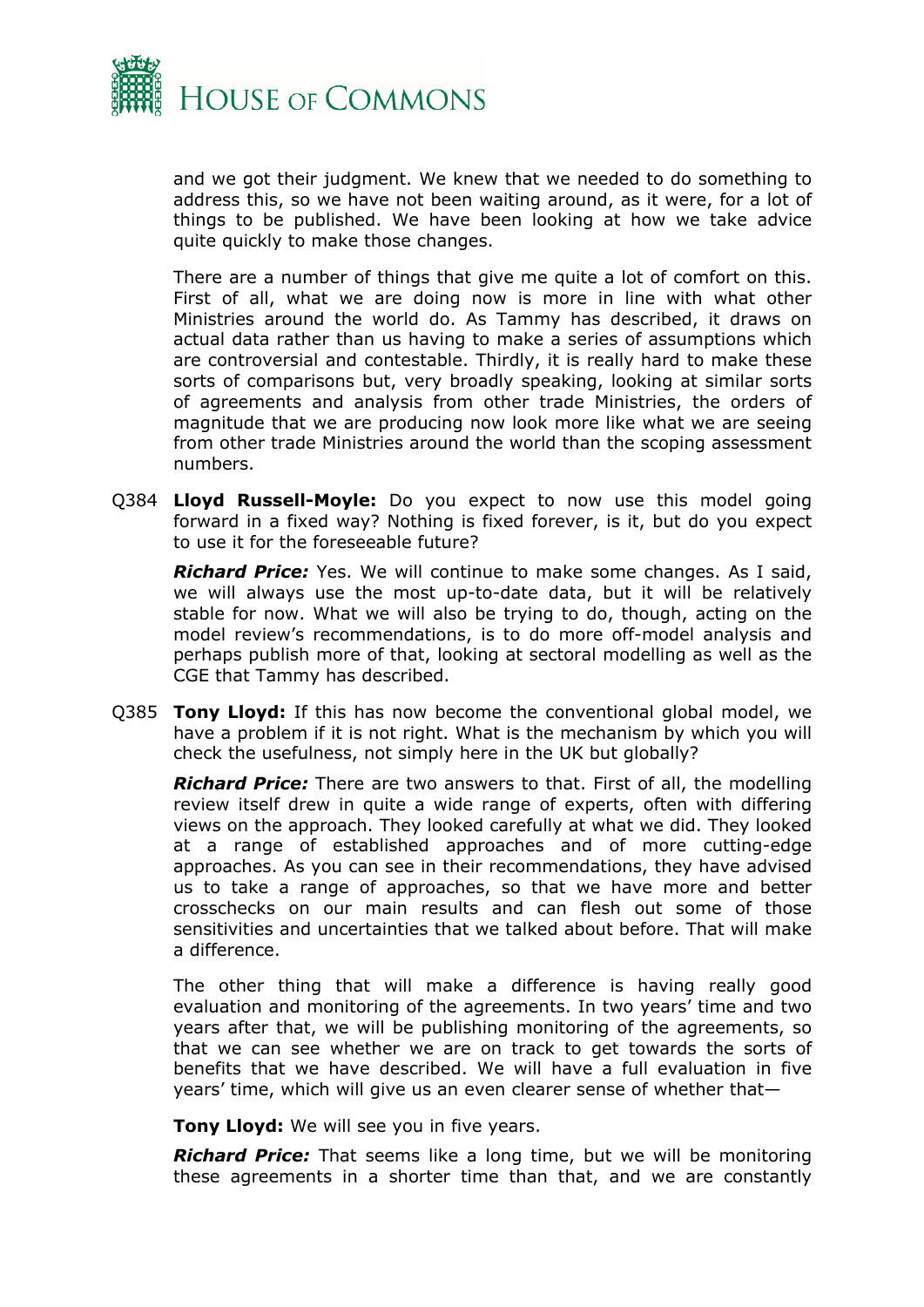

trying to see whether things are going as we expected. We will be reviewing this.

Q386 **Mick Whitley:** When we came out of Brexit, the Japanese agreement was the first one that we did. There was a side letter in that agreement, I am led to believe. If the EU was disenfranchised in any way, or if that agreement was better for the UK and Japan, that side letter would be invoked. What would the benefits be? At the moment, the Japan agreement was the first one. When we scrutinised it at this Committee, some of the answers we were getting from the experts, particularly on agricultural goods, were that the EU would be looking at and scrutinising that agreement and saying, "Overall, if that agreement is better than ours, we want to renegotiate".

*Richard Price:* I am not briefed on the side letter, so I cannot answer that directly. What I can say is that the agreement that we did with Japan had a number of elements that were bespoke to maximise the advantages of the relationship between us and Japan, particularly going further than any other agreements in the areas of digital co-operation and regulation, so that was really important and it will give us bigger benefits than if we had not had that.

Secondly, we will be assessing and monitoring the agreement with Japan. DG TRADE will be doing the same for its agreement. Countries like us all around the world are constantly thinking, "What have we negotiated? What is so-and-so over here negotiating?" You are always trying, in trade negotiations, to develop precedents in a particular area that other countries can pick up and import into their own trade agreement, so that is really important. There is a lot of legal text precedent.

There is nothing unusual in that. We are always looking over each other's shoulders, thinking, "What is going on over here?" and looking to see who is innovating and what difference it makes.

Q387 **Chair:** Richard, can I turn to the fact that the Australia impact assessment of the outcome to UK GDP led to a fourfold increase in the expectations of the benefit when it was reassessed? Coming straight to the point, David Henig, a former colleague of yours and mine, said, "It is hard to avoid the suspicion that Ministers had put pressure on the hitherto scrupulously impartial"—I agree with that—"in-house trade economists' team to come up with better results". Richard, discuss. Is David right?

*Richard Price:* I have the greatest respect for my dear former colleague and friend David Henig. He is quite wrong about this. I am responsible for the integrity of the analysis that we produce in the Department and I sign off the judgments that we make in the analysis, and we have been trying to set that all out for you today.

No, that is quite wrong. The things that made the difference to the scale of the benefits were as we have described them—data, assumptions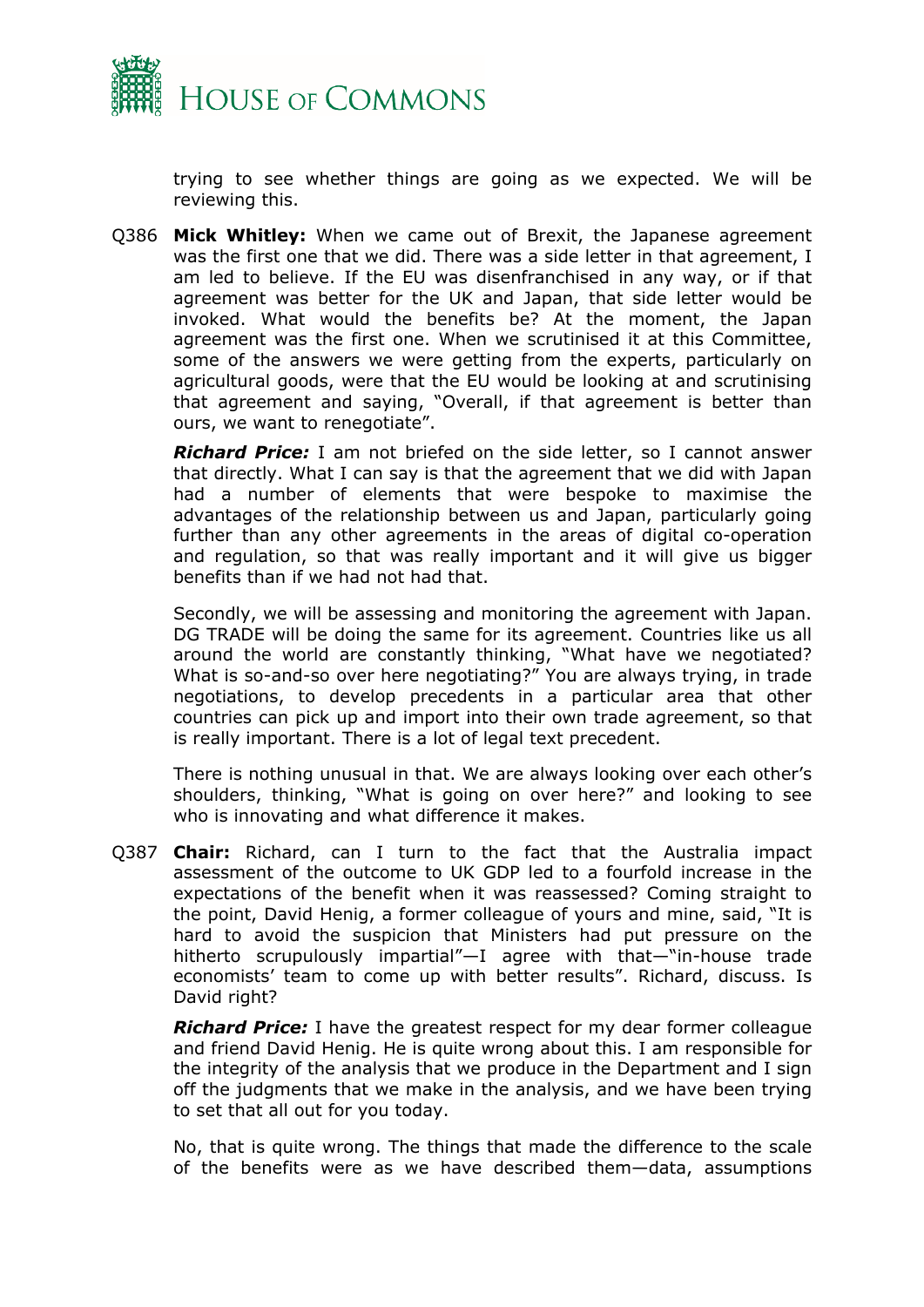

about tariffs being updated, and those changes in the model that make it less controversial and more reliable.

Q388 **Chair:** I am going to come to Paul in a second, but just following up on the comments a bit earlier about the Venables review, perhaps I could ask you to take a message back to the Department, and particularly to the parliamentary liaison unit. We were absolutely promised that we would see not only the impact assessment publication but also the Government's response by 31 January. Although the impact assessment was published on 31 January, we still have not seen the Government's response. The message, which I am quite happy to say in public, is that the relationship between this Committee and the parliamentary unit is very strained at the moment. We really do need to crack on and there need to be some heads knocked together.

*Richard Price:* That is noted. I will take that back.

Q389 **Paul Girvan:** Why do the impact assessments not explicitly take into account the impact arising from the interaction of free trade agreements and the Northern Ireland protocol? I am not particularly worried about Ireland but about Northern Ireland and how it impacts directly. We cannot take advantage of some of those trade deals that are out there.

*Tammy Holmes:* The model, as I have described, includes many countries around the world, but it does not include the different nations of the UK, so there is no capacity within the model, as it currently stands, to distinguish between the impacts on Northern Ireland and those on any other nation. The modelling, as it is presented, assumes that all nations of the UK benefit from the agreement like one another.

Q390 **Paul Girvan:** Unfortunately, the reality is that we cannot. It has already been identified that the EU will challenge any benefits that are there. I have had a conversation with businesses that export machinery mainly to Australia in relation to mining; 60% of the world's equipment used within the mining and quarry industry is manufactured in Northern Ireland. It is going to have a major impact if we cannot take advantage of a straight Australia trade deal that is of benefit to the United Kingdom and Northern Ireland. It is looking like they might well be challenged in relation to the outworkings of that.

I just want to know why we have not focused on a specific area, because the protocol is doing damage to our opportunity to do deals and take advantage of free trade deals that this nation is drawing up at a phenomenal rate. It is great that we are able to do it, but not all of the United Kingdom, unfortunately, is able to benefit. The modelling and the financial benefits to the United Kingdom should have taken into account the impact of the protocol. I am just wondering why it did not.

*Tammy Holmes:* It is something that we will look at and try to achieve. It is not something that we have been able to achieve so far.

**Chair:** Thank you very much indeed for coming in. Dr Cave, thank you